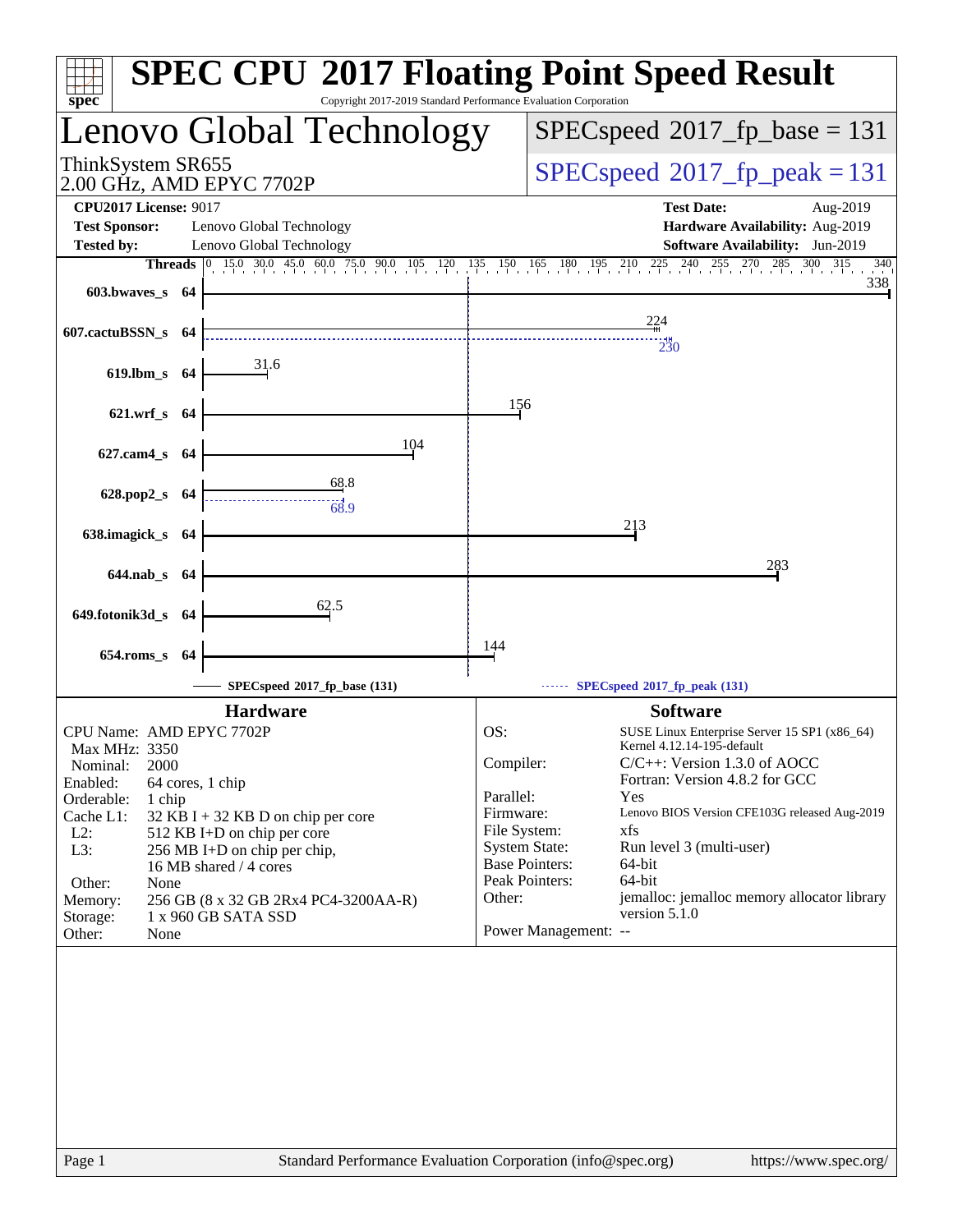# **[spec](http://www.spec.org/)**

## **[SPEC CPU](http://www.spec.org/auto/cpu2017/Docs/result-fields.html#SPECCPU2017FloatingPointSpeedResult)[2017 Floating Point Speed Result](http://www.spec.org/auto/cpu2017/Docs/result-fields.html#SPECCPU2017FloatingPointSpeedResult)**

Copyright 2017-2019 Standard Performance Evaluation Corporation

Lenovo Global Technology

 $SPECspeed*2017_fp\_base = 131$  $SPECspeed*2017_fp\_base = 131$ 

2.00 GHz, AMD EPYC 7702P ThinkSystem SR655<br>2.00 CU<sub>2</sub> AMD EDVC 7702D

**[Test Sponsor:](http://www.spec.org/auto/cpu2017/Docs/result-fields.html#TestSponsor)** Lenovo Global Technology **[Hardware Availability:](http://www.spec.org/auto/cpu2017/Docs/result-fields.html#HardwareAvailability)** Aug-2019 **[Tested by:](http://www.spec.org/auto/cpu2017/Docs/result-fields.html#Testedby)** Lenovo Global Technology **[Software Availability:](http://www.spec.org/auto/cpu2017/Docs/result-fields.html#SoftwareAvailability)** Jun-2019

**[CPU2017 License:](http://www.spec.org/auto/cpu2017/Docs/result-fields.html#CPU2017License)** 9017 **[Test Date:](http://www.spec.org/auto/cpu2017/Docs/result-fields.html#TestDate)** Aug-2019

#### **[Results Table](http://www.spec.org/auto/cpu2017/Docs/result-fields.html#ResultsTable)**

|                                   | <b>Base</b>    |                |       |                | <b>Peak</b> |                |       |                |                |              |                |              |                |              |
|-----------------------------------|----------------|----------------|-------|----------------|-------------|----------------|-------|----------------|----------------|--------------|----------------|--------------|----------------|--------------|
| <b>Benchmark</b>                  | <b>Threads</b> | <b>Seconds</b> | Ratio | <b>Seconds</b> | Ratio       | <b>Seconds</b> | Ratio | <b>Threads</b> | <b>Seconds</b> | <b>Ratio</b> | <b>Seconds</b> | <b>Ratio</b> | <b>Seconds</b> | <b>Ratio</b> |
| 603.bwayes s                      | 64             | 174            | 338   | 175            | 338         | 174            | 339   | 64             | 174            | <b>338</b>   | 175            | 338          | 174            | 339          |
| 607.cactuBSSN s                   | 64             | 74.2           | 225   | 74.5           | 224         | 74.9           | 222   | 64             | 72.9           | 229          | 72.3           | 231          | 72.5           | 230          |
| $619.1$ bm s                      | 64             | 166            | 31.6  | 166            | 31.6        | 166            | 31.6  | 64             | 166            | 31.6         | 166            | 31.6         | 166            | <b>31.6</b>  |
| $621$ .wrf s                      | 64             | 84.5           | 157   | 84.8           | 156         | 84.7           | 156   | 64             | 84.5           | 157          | 84.8           | 156          | 84.7           | <u>156</u>   |
| $627$ .cam4 s                     | 64             | 85.5           | 104   | 85.7           | 103         | 85.6           | 104   | 64             | 85.5           | 104          | 85.7           | 103          | 85.6           | <b>104</b>   |
| $628.pop2_s$                      | 64             | 173            | 68.8  | 172            | 69.0        | 172            | 68.8  | 64             | 172            | 68.9         | 172            | 69.2         | 172            | 68.9         |
| 638.imagick_s                     | 64             | 67.8           | 213   | 67.8           | 213         | 67.5           | 214   | 64             | 67.8           | 213          | 67.8           | 213          | 67.5           | 214          |
| $644$ .nab s                      | 64             | 61.8           | 283   | 61.7           | 283         | 61.6           | 284   | 64             | 61.8           | 283          | 61.7           | 283          | 61.6           | 284          |
| 649.fotonik3d s                   | 64             | 146            | 62.6  | 146            | 62.5        | 146            | 62.4  | 64             | 146            | 62.6         | 146            | 62.5         | 146            | 62.4         |
| $654$ .roms s                     | 64             | <b>110</b>     | 144   | 110            | 143         | 110            | 144   | 64             | <b>110</b>     | <u>144</u>   | 110            | 143          | 110            | 144          |
| $SPECspeed*2017$ fp base =<br>131 |                |                |       |                |             |                |       |                |                |              |                |              |                |              |

**[SPECspeed](http://www.spec.org/auto/cpu2017/Docs/result-fields.html#SPECspeed2017fppeak)[2017\\_fp\\_peak =](http://www.spec.org/auto/cpu2017/Docs/result-fields.html#SPECspeed2017fppeak) 131**

Results appear in the [order in which they were run.](http://www.spec.org/auto/cpu2017/Docs/result-fields.html#RunOrder) Bold underlined text [indicates a median measurement](http://www.spec.org/auto/cpu2017/Docs/result-fields.html#Median).

#### **[Compiler Notes](http://www.spec.org/auto/cpu2017/Docs/result-fields.html#CompilerNotes)**

The AMD64 AOCC Compiler Suite is available at <http://developer.amd.com/amd-aocc/>

The AOCC Fortran Plugin version 1.3.0 was used to leverage AOCC optimizers with gfortran. It is available here: <http://developer.amd.com/amd-aocc/>

#### **[Submit Notes](http://www.spec.org/auto/cpu2017/Docs/result-fields.html#SubmitNotes)**

The config file option 'submit' was used. 'numactl' was used to bind copies to the cores. See the configuration file for details.

#### **[Operating System Notes](http://www.spec.org/auto/cpu2017/Docs/result-fields.html#OperatingSystemNotes)**

'ulimit -s unlimited' was used to set environment stack size 'ulimit -l 2097152' was used to set environment locked pages in memory limit

runspec command invoked through numactl i.e.: numactl --interleave=all runspec <etc>

Set dirty ratio=8 to limit dirty cache to 8% of memory Set swappiness=1 to swap only if necessary Set zone\_reclaim\_mode=1 to free local node memory and avoid remote memory sync then drop\_caches=3 to reset caches before invoking runcpu

| Page 2 | Standard Performance Evaluation Corporation (info@spec.org) | https://www.spec.org/ |
|--------|-------------------------------------------------------------|-----------------------|
|        |                                                             |                       |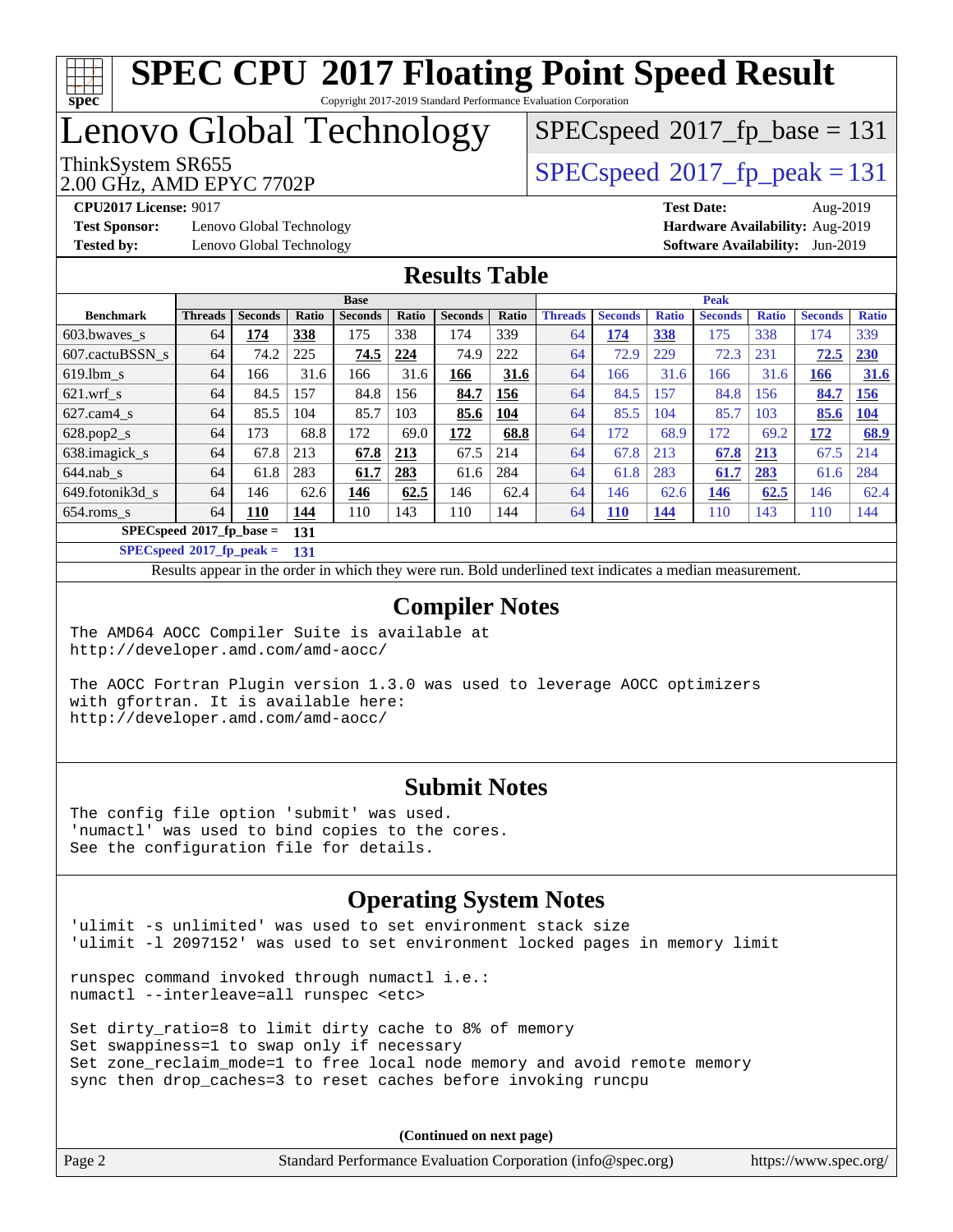

Copyright 2017-2019 Standard Performance Evaluation Corporation

## Lenovo Global Technology

 $SPEC speed$ <sup>®</sup> $2017$ \_fp\_base = 131

2.00 GHz, AMD EPYC 7702P

ThinkSystem SR655<br>2.00 CU<sub>2</sub> AMD EDVC 7702D

**[Test Sponsor:](http://www.spec.org/auto/cpu2017/Docs/result-fields.html#TestSponsor)** Lenovo Global Technology **[Hardware Availability:](http://www.spec.org/auto/cpu2017/Docs/result-fields.html#HardwareAvailability)** Aug-2019 **[Tested by:](http://www.spec.org/auto/cpu2017/Docs/result-fields.html#Testedby)** Lenovo Global Technology **[Software Availability:](http://www.spec.org/auto/cpu2017/Docs/result-fields.html#SoftwareAvailability)** Jun-2019

**[CPU2017 License:](http://www.spec.org/auto/cpu2017/Docs/result-fields.html#CPU2017License)** 9017 **[Test Date:](http://www.spec.org/auto/cpu2017/Docs/result-fields.html#TestDate)** Aug-2019

#### **[Operating System Notes \(Continued\)](http://www.spec.org/auto/cpu2017/Docs/result-fields.html#OperatingSystemNotes)**

dirty\_ratio, swappiness, zone\_reclaim\_mode and drop caches were all set using privileged echo (e.g. echo 1 > /proc/sys/vm/swappiness).

Transparent huge pages set to 'always' for this run (OS default)

#### **[General Notes](http://www.spec.org/auto/cpu2017/Docs/result-fields.html#GeneralNotes)**

Environment variables set by runcpu before the start of the run: LD\_LIBRARY\_PATH = "/home/cpu2017-1.0.5-amd-na/amd\_speed\_aocc130\_naples\_A\_lib/64" LD\_LIBRARY\_PATH = "\$LD\_LIBRARY\_PATH:/home/cpu2017-1.0.5-amd-na/amd\_speed\_aocc130\_naples\_A\_lib/32" OMP\_DYNAMIC = "false" OMP\_PLACES = "cores" OMP\_PROC\_BIND = "close" OMP\_SCHEDULE = "static" OMP\_STACKSIZE = "192M" OMP WAIT POLICY = "active" Binaries were compiled on a system with 2p AMD EPYC 7601 CPU + 512GB Memory using RHEL 7.6

NA: The test sponsor attests, as of date of publication, that CVE-2017-5754 (Meltdown) is mitigated in the system as tested and documented. Yes: The test sponsor attests, as of date of publication, that CVE-2017-5753 (Spectre variant 1) is mitigated in the system as tested and documented. Yes: The test sponsor attests, as of date of publication, that CVE-2017-5715 (Spectre variant 2) is mitigated in the system as tested and documented. Yes: The test sponsor attests, as of date of publication, that CVE-2018-3640 (Spectre variant 3a) is mitigated in the system as tested and documented. Yes: The test sponsor attests, as of date of publication, that CVE-2018-3639 (Spectre variant 4) is mitigated in the system as tested and documented. jemalloc: configured and built with GCC v4.8.5 in RHEL v7.2 under default conditions. <https://github.com/jemalloc/jemalloc/releases/download/5.1.0/jemalloc-5.1.0.tar.bz2>

#### **[Platform Notes](http://www.spec.org/auto/cpu2017/Docs/result-fields.html#PlatformNotes)**

 BIOS settings: Operating Mode set to Maximum Performance SMT Mode set to Disabled EfficiencyModeEn set to Auto Sysinfo program /home/cpu2017-1.0.5-amd-na/bin/sysinfo Rev: r5974 of 2018-05-19 9bcde8f2999c33d61f64985e45859ea9 running on linux-01om Tue Aug 13 22:37:15 2019

 SUT (System Under Test) info as seen by some common utilities. For more information on this section, see <https://www.spec.org/cpu2017/Docs/config.html#sysinfo>

| Page 3 | Standard Performance Evaluation Corporation (info@spec.org) | https://www.spec.org/ |
|--------|-------------------------------------------------------------|-----------------------|
|        |                                                             |                       |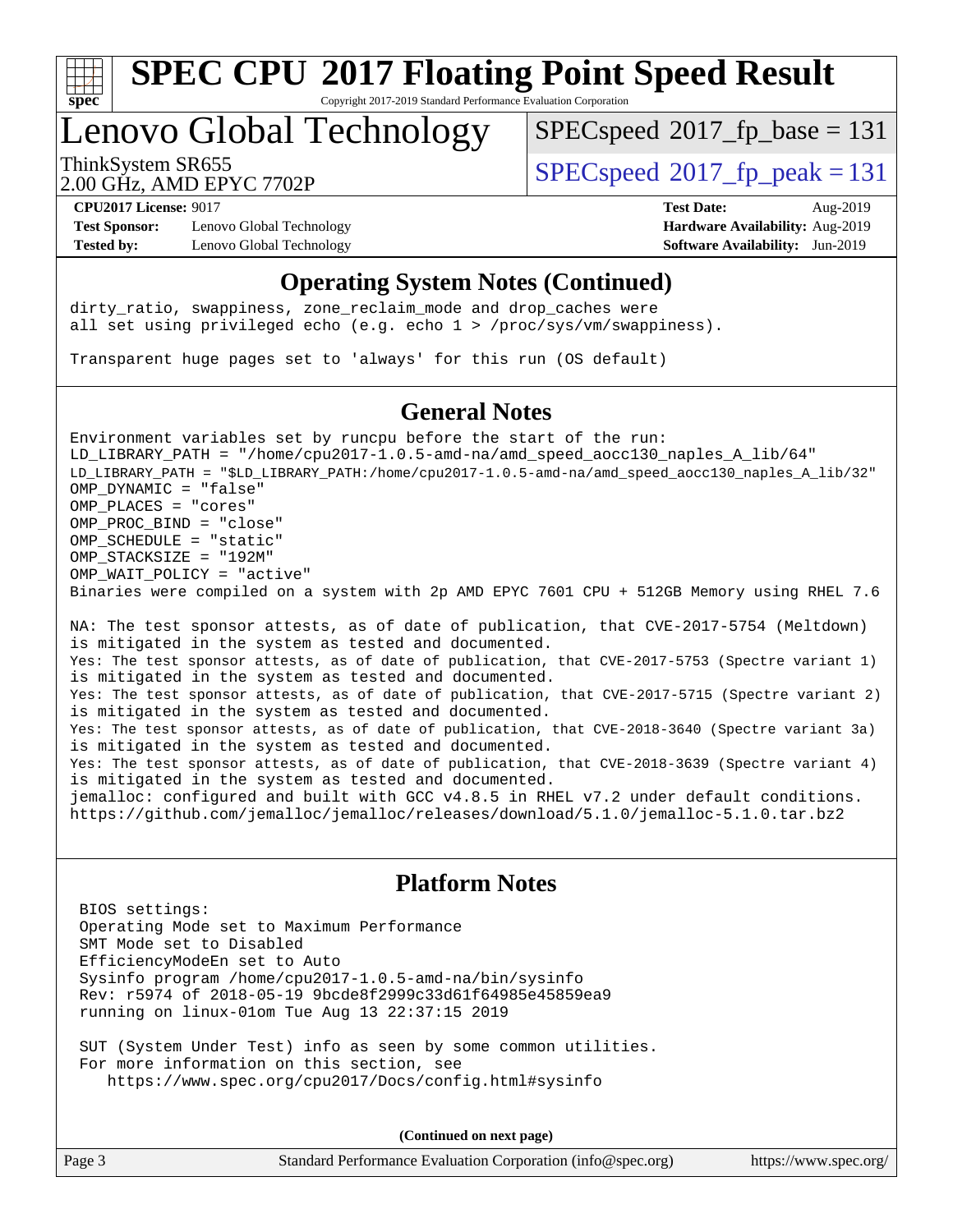| <b>SPEC CPU®2017 Floating Point Speed Result</b><br>Copyright 2017-2019 Standard Performance Evaluation Corporation<br>$spec^*$                                                                                                                                                                                                                                                                                                                                                                                                                                                                                                                                                                                                                                                                                    |                                                                                                                                                                                                                                                                                                                                                                                                                                                                                                                                                                                                                                                                                                                                                                                   |  |  |  |  |  |
|--------------------------------------------------------------------------------------------------------------------------------------------------------------------------------------------------------------------------------------------------------------------------------------------------------------------------------------------------------------------------------------------------------------------------------------------------------------------------------------------------------------------------------------------------------------------------------------------------------------------------------------------------------------------------------------------------------------------------------------------------------------------------------------------------------------------|-----------------------------------------------------------------------------------------------------------------------------------------------------------------------------------------------------------------------------------------------------------------------------------------------------------------------------------------------------------------------------------------------------------------------------------------------------------------------------------------------------------------------------------------------------------------------------------------------------------------------------------------------------------------------------------------------------------------------------------------------------------------------------------|--|--|--|--|--|
| Lenovo Global Technology                                                                                                                                                                                                                                                                                                                                                                                                                                                                                                                                                                                                                                                                                                                                                                                           | $SPEC speed^{\circ}2017$ fp base = 131                                                                                                                                                                                                                                                                                                                                                                                                                                                                                                                                                                                                                                                                                                                                            |  |  |  |  |  |
| ThinkSystem SR655<br>2.00 GHz, AMD EPYC 7702P                                                                                                                                                                                                                                                                                                                                                                                                                                                                                                                                                                                                                                                                                                                                                                      | $SPEC speed^{\circ}2017$ fp peak = 131                                                                                                                                                                                                                                                                                                                                                                                                                                                                                                                                                                                                                                                                                                                                            |  |  |  |  |  |
| <b>CPU2017 License: 9017</b><br><b>Test Sponsor:</b><br>Lenovo Global Technology<br>Lenovo Global Technology<br><b>Tested by:</b>                                                                                                                                                                                                                                                                                                                                                                                                                                                                                                                                                                                                                                                                                  | <b>Test Date:</b><br>Aug-2019<br>Hardware Availability: Aug-2019<br>Software Availability: Jun-2019                                                                                                                                                                                                                                                                                                                                                                                                                                                                                                                                                                                                                                                                               |  |  |  |  |  |
|                                                                                                                                                                                                                                                                                                                                                                                                                                                                                                                                                                                                                                                                                                                                                                                                                    | <b>Platform Notes (Continued)</b>                                                                                                                                                                                                                                                                                                                                                                                                                                                                                                                                                                                                                                                                                                                                                 |  |  |  |  |  |
| From /proc/cpuinfo<br>model name: AMD EPYC 7702P 64-Core Processor<br>"physical id"s (chips)<br>1<br>64 "processors"<br>cpu cores $: 64$<br>siblings : 64<br>53 54 55 56 57 58 59 60 61 62 63<br>From 1scpu:<br>Architecture:<br>x86_64<br>$CPU$ op-mode( $s$ ):<br>Byte Order:<br>Address sizes:<br>CPU(s):<br>64<br>On-line CPU(s) list: $0-63$<br>Thread(s) per core:<br>1<br>$Core(s)$ per socket:<br>64<br>Socket(s):<br>1<br>NUMA $node(s):$<br>$\mathbf{1}$<br>Vendor ID:<br>AuthenticAMD<br>CPU family:<br>23<br>49<br>Model:<br>Model name:<br>Stepping:<br>$\Omega$<br>2000.000<br>CPU MHz:<br>2000.0000<br>$CPU$ max $MHz$ :<br>CPU min MHz:<br>1500.0000<br>BogoMIPS:<br>3992.41<br>Virtualization:<br>$AMD-V$<br>L1d cache:<br>32K<br>Lli cache:<br>32K<br>$L2$ cache:<br>512K<br>L3 cache:<br>16384K | cores, siblings (Caution: counting these is hw and system dependent. The following<br>excerpts from /proc/cpuinfo might not be reliable. Use with caution.)<br>physical 0: cores 0 1 2 3 4 5 6 7 8 9 10 11 12 13 14 15 16 17 18 19 20 21 22 23 24<br>25 26 27 28 29 30 31 32 33 34 35 36 37 38 39 40 41 42 43 44 45 46 47 48 49 50 51 52<br>$32$ -bit, $64$ -bit<br>Little Endian<br>43 bits physical, 48 bits virtual<br>AMD EPYC 7702P 64-Core Processor                                                                                                                                                                                                                                                                                                                        |  |  |  |  |  |
| NUMA node0 CPU(s):<br>$0 - 63$<br>Flags:                                                                                                                                                                                                                                                                                                                                                                                                                                                                                                                                                                                                                                                                                                                                                                           | fpu vme de pse tsc msr pae mce cx8 apic sep mtrr pge mca cmov<br>pat pse36 clflush mmx fxsr sse sse2 ht syscall nx mmxext fxsr_opt pdpe1gb rdtscp lm<br>constant_tsc rep_good nopl xtopology nonstop_tsc cpuid extd_apicid aperfmperf pni<br>pclmulqdq monitor ssse3 fma cx16 sse4_1 sse4_2 movbe popcnt aes xsave avx f16c<br>rdrand lahf_lm cmp_legacy svm extapic cr8_legacy abm sse4a misalignsse 3dnowprefetch<br>osvw ibs skinit wdt tce topoext perfctr_core perfctr_nb bpext perfctr_12 mwaitx cpb<br>cat_13 cdp_13 hw_pstate sme ssbd sev ibrs ibpb stibp vmmcall fsgsbase bmil avx2 smep<br>bmi2 cqm rdt_a rdseed adx smap clflushopt clwb sha_ni xsaveopt xsavec xgetbvl xsaves<br>cqm_llc cqm_occup_llc cqm_mbm_total cqm_mbm_local clzero irperf xsaveerptr arat npt |  |  |  |  |  |
|                                                                                                                                                                                                                                                                                                                                                                                                                                                                                                                                                                                                                                                                                                                                                                                                                    | (Continued on next page)                                                                                                                                                                                                                                                                                                                                                                                                                                                                                                                                                                                                                                                                                                                                                          |  |  |  |  |  |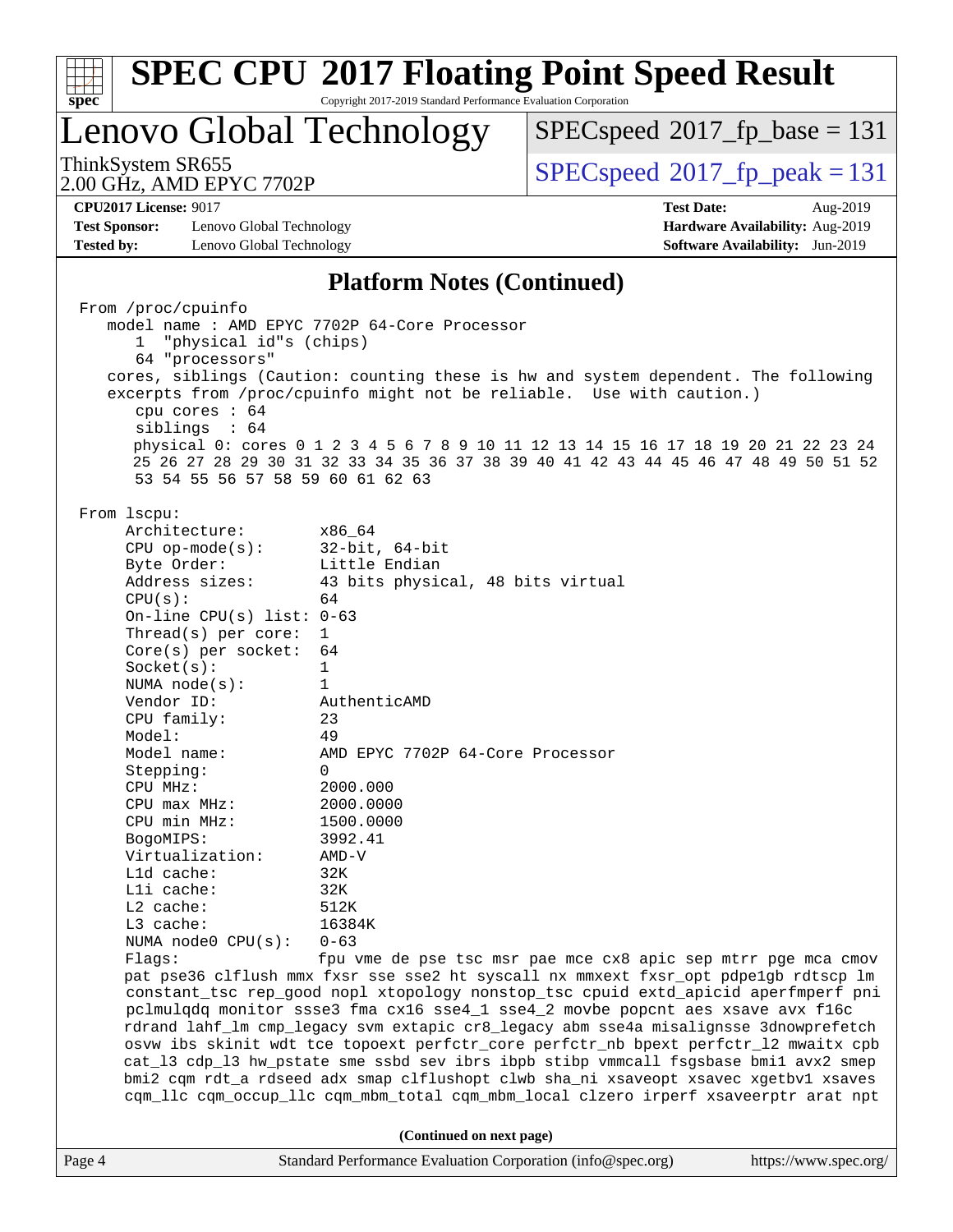| u | L. | t |  |
|---|----|---|--|

Copyright 2017-2019 Standard Performance Evaluation Corporation

Lenovo Global Technology

[SPECspeed](http://www.spec.org/auto/cpu2017/Docs/result-fields.html#SPECspeed2017fpbase)<sup>®</sup>2017 fp base = 131

2.00 GHz, AMD EPYC 7702P

ThinkSystem SR655<br>2.00 CU<sub>7</sub> AMD EDVC 7702D

**[CPU2017 License:](http://www.spec.org/auto/cpu2017/Docs/result-fields.html#CPU2017License)** 9017 **[Test Date:](http://www.spec.org/auto/cpu2017/Docs/result-fields.html#TestDate)** Aug-2019

**[Test Sponsor:](http://www.spec.org/auto/cpu2017/Docs/result-fields.html#TestSponsor)** Lenovo Global Technology **[Hardware Availability:](http://www.spec.org/auto/cpu2017/Docs/result-fields.html#HardwareAvailability)** Aug-2019 **[Tested by:](http://www.spec.org/auto/cpu2017/Docs/result-fields.html#Testedby)** Lenovo Global Technology **[Software Availability:](http://www.spec.org/auto/cpu2017/Docs/result-fields.html#SoftwareAvailability)** Jun-2019

#### **[Platform Notes \(Continued\)](http://www.spec.org/auto/cpu2017/Docs/result-fields.html#PlatformNotes)**

lbry sym\_lock nrip\_save\_tsc\_scale\_vmcb\_clean flushbyasid decodeassists pausefilter pfthreshold avic v\_vmsave\_vmload vgif umip rdpid overflow\_recov succor smca /proc/cpuinfo cache data cache size : 512 KB From numactl --hardware WARNING: a numactl 'node' might or might not correspond to a physical chip. available: 1 nodes (0) node 0 cpus: 0 1 2 3 4 5 6 7 8 9 10 11 12 13 14 15 16 17 18 19 20 21 22 23 24 25 26 27 28 29 30 31 32 33 34 35 36 37 38 39 40 41 42 43 44 45 46 47 48 49 50 51 52 53 54 55 56 57 58 59 60 61 62 63 node 0 size: 257758 MB node 0 free: 256930 MB node distances: node 0 0: 10 From /proc/meminfo MemTotal: 263944356 kB HugePages\_Total: 0 Hugepagesize: 2048 kB From /etc/\*release\* /etc/\*version\* os-release: NAME="SLES" VERSION="15-SP1" VERSION\_ID="15.1" PRETTY\_NAME="SUSE Linux Enterprise Server 15 SP1" ID="sles" ID\_LIKE="suse" ANSI\_COLOR="0;32" CPE\_NAME="cpe:/o:suse:sles:15:sp1" uname -a: Linux linux-01om 4.12.14-195-default #1 SMP Tue May 7 10:55:11 UTC 2019 (8fba516) x86\_64 x86\_64 x86\_64 GNU/Linux Kernel self-reported vulnerability status: CVE-2017-5754 (Meltdown): Not affected CVE-2017-5753 (Spectre variant 1): Mitigation: \_\_user pointer sanitization CVE-2017-5715 (Spectre variant 2): Mitigation: Full AMD retpoline, IBPB: conditional, IBRS\_FW, STIBP: disabled, RSB filling run-level 3 Aug 13 22:26 **(Continued on next page)**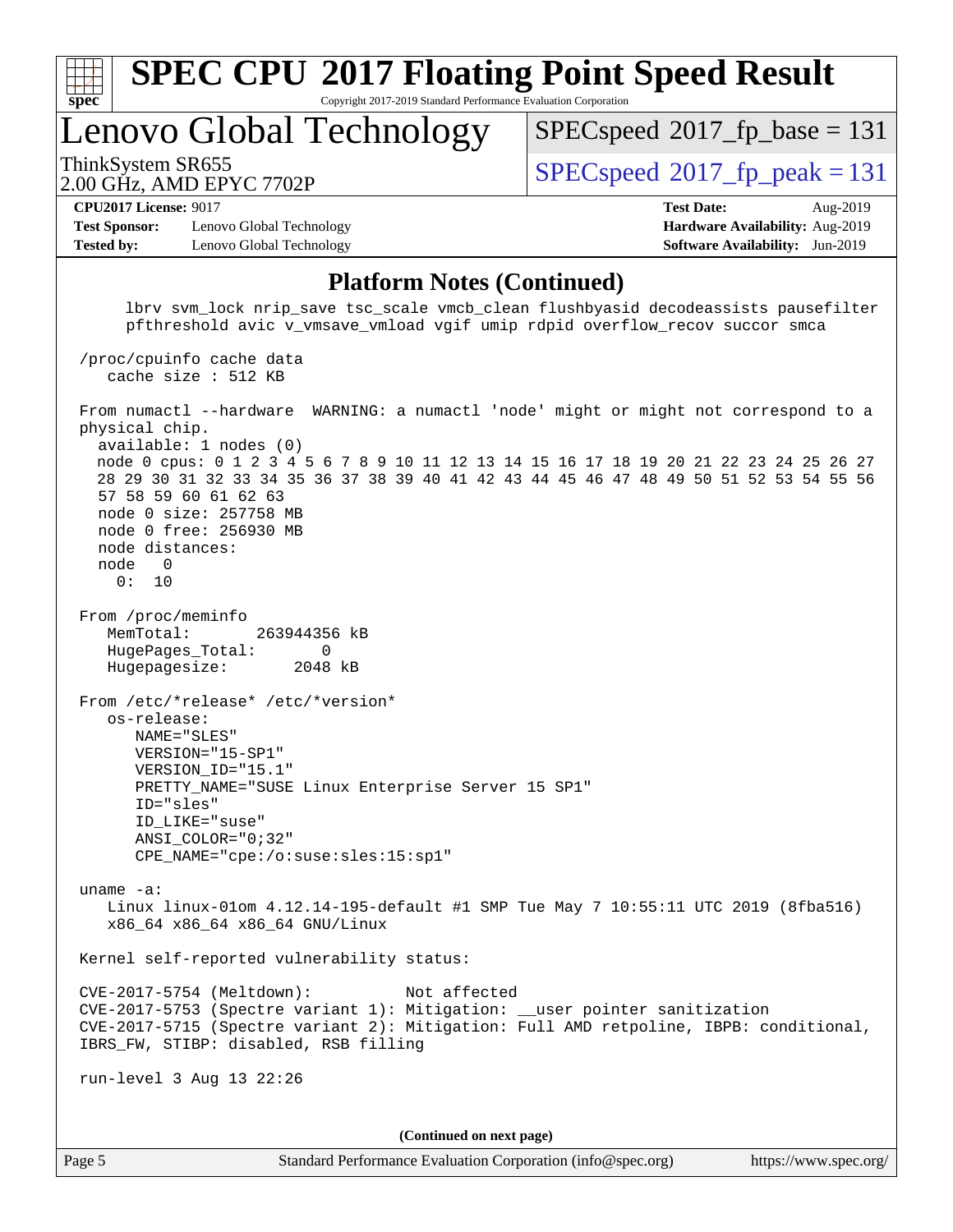| <b>SPEC CPU®2017 Floating Point Speed Result</b><br>spec<br>Copyright 2017-2019 Standard Performance Evaluation Corporation                                                                                                                                                                                                                                                                 |                                                                                             |  |  |  |  |  |
|---------------------------------------------------------------------------------------------------------------------------------------------------------------------------------------------------------------------------------------------------------------------------------------------------------------------------------------------------------------------------------------------|---------------------------------------------------------------------------------------------|--|--|--|--|--|
| Lenovo Global Technology                                                                                                                                                                                                                                                                                                                                                                    | $SPEC speed^{\circ}2017$ fp base = 131                                                      |  |  |  |  |  |
| ThinkSystem SR655<br>2.00 GHz, AMD EPYC 7702P                                                                                                                                                                                                                                                                                                                                               | $SPEC speed^{\circ}2017$ fp peak = 131                                                      |  |  |  |  |  |
| <b>CPU2017 License: 9017</b>                                                                                                                                                                                                                                                                                                                                                                | <b>Test Date:</b><br>Aug-2019                                                               |  |  |  |  |  |
| <b>Test Sponsor:</b><br>Lenovo Global Technology<br><b>Tested by:</b><br>Lenovo Global Technology                                                                                                                                                                                                                                                                                           | Hardware Availability: Aug-2019<br><b>Software Availability:</b> Jun-2019                   |  |  |  |  |  |
|                                                                                                                                                                                                                                                                                                                                                                                             |                                                                                             |  |  |  |  |  |
| <b>Platform Notes (Continued)</b>                                                                                                                                                                                                                                                                                                                                                           |                                                                                             |  |  |  |  |  |
| SPEC is set to: /home/cpu2017-1.0.5-amd-na<br>Type Size Used Avail Use% Mounted on<br>Filesystem<br>/dev/sda2<br>$xfs$ 893G<br>40G 854G<br>$5\%$ /                                                                                                                                                                                                                                          |                                                                                             |  |  |  |  |  |
| Additional information from dmidecode follows. WARNING: Use caution when you interpret<br>this section. The 'dmidecode' program reads system data which is "intended to allow<br>hardware to be accurately determined", but the intent may not be met, as there are<br>frequent changes to hardware, firmware, and the "DMTF SMBIOS" standard.<br>BIOS Lenovo CFE103G 08/01/2019<br>Memory: |                                                                                             |  |  |  |  |  |
| 8x Samsung M393A4K40DB2-CWE 32 kB 2 rank 3200<br>8x Unknown Unknown                                                                                                                                                                                                                                                                                                                         |                                                                                             |  |  |  |  |  |
| (End of data from sysinfo program)                                                                                                                                                                                                                                                                                                                                                          |                                                                                             |  |  |  |  |  |
| <b>Compiler Version Notes</b>                                                                                                                                                                                                                                                                                                                                                               | :====================                                                                       |  |  |  |  |  |
| 619.1bm_s(base, peak) 638.imagick_s(base, peak)<br>C<br>644.nab_s(base, peak)                                                                                                                                                                                                                                                                                                               |                                                                                             |  |  |  |  |  |
| AOCC.LLVM.1.3.0.B34.2018_10_22 clang version 7.0.0 (CLANG: Jenkins<br>AOCC_1_3_0_Release-Build#34) (based on LLVM AOCC.LLVM.1.3.0.B34.2018_10_22)<br>Target: x86_64-unknown-linux-gnu<br>Thread model: posix                                                                                                                                                                                |                                                                                             |  |  |  |  |  |
| InstalledDir: /root/work/compilers/aoccl.3.0/AOCC-1.3.0-Compiler/bin                                                                                                                                                                                                                                                                                                                        |                                                                                             |  |  |  |  |  |
|                                                                                                                                                                                                                                                                                                                                                                                             |                                                                                             |  |  |  |  |  |
| $C++$ , C, Fortran   607.cactuBSSN_s(base, peak)                                                                                                                                                                                                                                                                                                                                            |                                                                                             |  |  |  |  |  |
| AOCC.LLVM.1.3.0.B34.2018_10_22 clang version 7.0.0 (CLANG: Jenkins<br>AOCC_1_3_0_Release-Build#34) (based on LLVM AOCC.LLVM.1.3.0.B34.2018_10_22)<br>Target: x86_64-unknown-linux-gnu<br>Thread model: posix                                                                                                                                                                                |                                                                                             |  |  |  |  |  |
| InstalledDir: /root/work/compilers/aoccl.3.0/AOCC-1.3.0-Compiler/bin<br>AOCC.LLVM.1.3.0.B34.2018_10_22 clang version 7.0.0 (CLANG: Jenkins<br>AOCC_1_3_0_Release-Build#34) (based on LLVM AOCC.LLVM.1.3.0.B34.2018_10_22)<br>Target: x86_64-unknown-linux-gnu                                                                                                                               |                                                                                             |  |  |  |  |  |
| GNU Fortran (GCC) 4.8.2                                                                                                                                                                                                                                                                                                                                                                     | Thread model: posix<br>InstalledDir: /root/work/compilers/aoccl.3.0/AOCC-1.3.0-Compiler/bin |  |  |  |  |  |
| Copyright (C) 2013 Free Software Foundation, Inc.<br>GNU Fortran comes with NO WARRANTY, to the extent permitted by law.                                                                                                                                                                                                                                                                    |                                                                                             |  |  |  |  |  |
| You may redistribute copies of GNU Fortran<br>under the terms of the GNU General Public License.                                                                                                                                                                                                                                                                                            |                                                                                             |  |  |  |  |  |
| (Continued on next page)                                                                                                                                                                                                                                                                                                                                                                    |                                                                                             |  |  |  |  |  |
| Page 6<br>Standard Performance Evaluation Corporation (info@spec.org)                                                                                                                                                                                                                                                                                                                       | https://www.spec.org/                                                                       |  |  |  |  |  |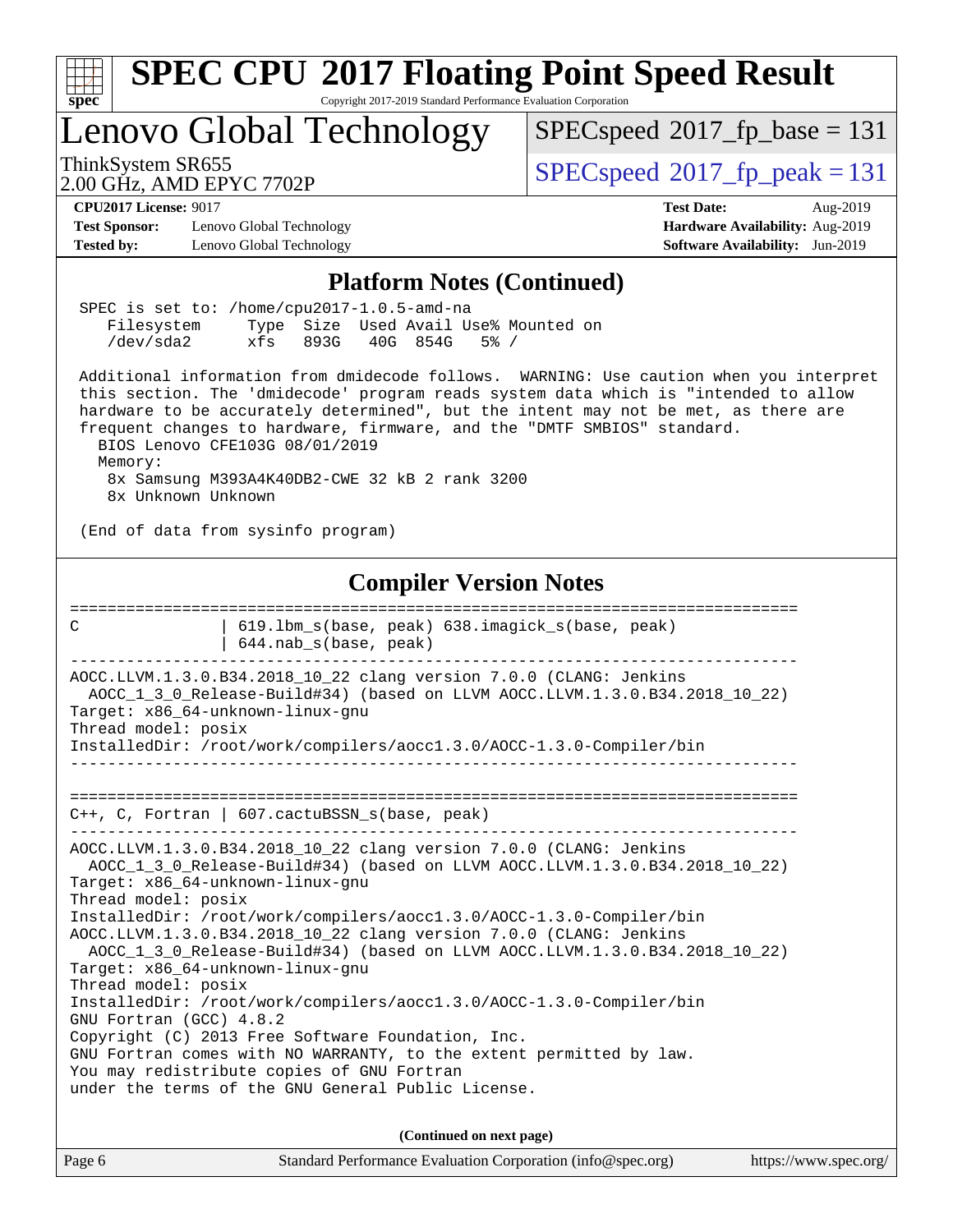|                                                                                           | Lenovo Global Technology                                                                                                                                                                                                                                                                                                  | $SPEC speed^{\circ}2017\_fp\_base = 131$                                                                   |  |  |
|-------------------------------------------------------------------------------------------|---------------------------------------------------------------------------------------------------------------------------------------------------------------------------------------------------------------------------------------------------------------------------------------------------------------------------|------------------------------------------------------------------------------------------------------------|--|--|
| ThinkSystem SR655                                                                         | 2.00 GHz, AMD EPYC 7702P                                                                                                                                                                                                                                                                                                  | $SPEC speed^{\circ}2017$ _fp_peak = 131                                                                    |  |  |
| <b>CPU2017 License: 9017</b><br><b>Test Sponsor:</b><br><b>Tested by:</b>                 | Lenovo Global Technology<br>Lenovo Global Technology                                                                                                                                                                                                                                                                      | <b>Test Date:</b><br>Aug-2019<br>Hardware Availability: Aug-2019<br><b>Software Availability:</b> Jun-2019 |  |  |
|                                                                                           | <b>Compiler Version Notes (Continued)</b>                                                                                                                                                                                                                                                                                 |                                                                                                            |  |  |
|                                                                                           | For more information about these matters, see the file named COPYING                                                                                                                                                                                                                                                      |                                                                                                            |  |  |
|                                                                                           |                                                                                                                                                                                                                                                                                                                           |                                                                                                            |  |  |
| 603.bwaves_s(base, peak) 649.fotonik3d_s(base, peak)<br>Fortran<br>654.roms_s(base, peak) |                                                                                                                                                                                                                                                                                                                           |                                                                                                            |  |  |
|                                                                                           | Copyright (C) 2013 Free Software Foundation, Inc.                                                                                                                                                                                                                                                                         |                                                                                                            |  |  |
| GNU Fortran (GCC) 4.8.2<br>Fortran, C                                                     | GNU Fortran comes with NO WARRANTY, to the extent permitted by law.<br>You may redistribute copies of GNU Fortran<br>under the terms of the GNU General Public License.<br>For more information about these matters, see the file named COPYING<br>621.wrf_s(base, peak) 627.cam4_s(base, peak)<br>628.pop2_s(base, peak) |                                                                                                            |  |  |

## **[Base Compiler Invocation](http://www.spec.org/auto/cpu2017/Docs/result-fields.html#BaseCompilerInvocation)**

[C benchmarks](http://www.spec.org/auto/cpu2017/Docs/result-fields.html#Cbenchmarks): [clang](http://www.spec.org/cpu2017/results/res2019q3/cpu2017-20190819-16957.flags.html#user_CCbase_clang-c)

[Fortran benchmarks](http://www.spec.org/auto/cpu2017/Docs/result-fields.html#Fortranbenchmarks): [clang](http://www.spec.org/cpu2017/results/res2019q3/cpu2017-20190819-16957.flags.html#user_FCbase_clang-c) [gfortran](http://www.spec.org/cpu2017/results/res2019q3/cpu2017-20190819-16957.flags.html#user_FCbase_aocc-gfortran_128c91a56d61ddb07404721e65b8f9498c31a443dacbd3b7f212891090eca86e2d099b520f75b99e9e8ac4fdec01f4d15f0b65e47123ec4c42b0759045731a1f)

[Benchmarks using both Fortran and C](http://www.spec.org/auto/cpu2017/Docs/result-fields.html#BenchmarksusingbothFortranandC): [clang](http://www.spec.org/cpu2017/results/res2019q3/cpu2017-20190819-16957.flags.html#user_CC_FCbase_clang-c) [gfortran](http://www.spec.org/cpu2017/results/res2019q3/cpu2017-20190819-16957.flags.html#user_CC_FCbase_aocc-gfortran_128c91a56d61ddb07404721e65b8f9498c31a443dacbd3b7f212891090eca86e2d099b520f75b99e9e8ac4fdec01f4d15f0b65e47123ec4c42b0759045731a1f)

[Benchmarks using Fortran, C, and C++:](http://www.spec.org/auto/cpu2017/Docs/result-fields.html#BenchmarksusingFortranCandCXX) [clang++](http://www.spec.org/cpu2017/results/res2019q3/cpu2017-20190819-16957.flags.html#user_CC_CXX_FCbase_clang-cpp) [clang](http://www.spec.org/cpu2017/results/res2019q3/cpu2017-20190819-16957.flags.html#user_CC_CXX_FCbase_clang-c) [gfortran](http://www.spec.org/cpu2017/results/res2019q3/cpu2017-20190819-16957.flags.html#user_CC_CXX_FCbase_aocc-gfortran_128c91a56d61ddb07404721e65b8f9498c31a443dacbd3b7f212891090eca86e2d099b520f75b99e9e8ac4fdec01f4d15f0b65e47123ec4c42b0759045731a1f)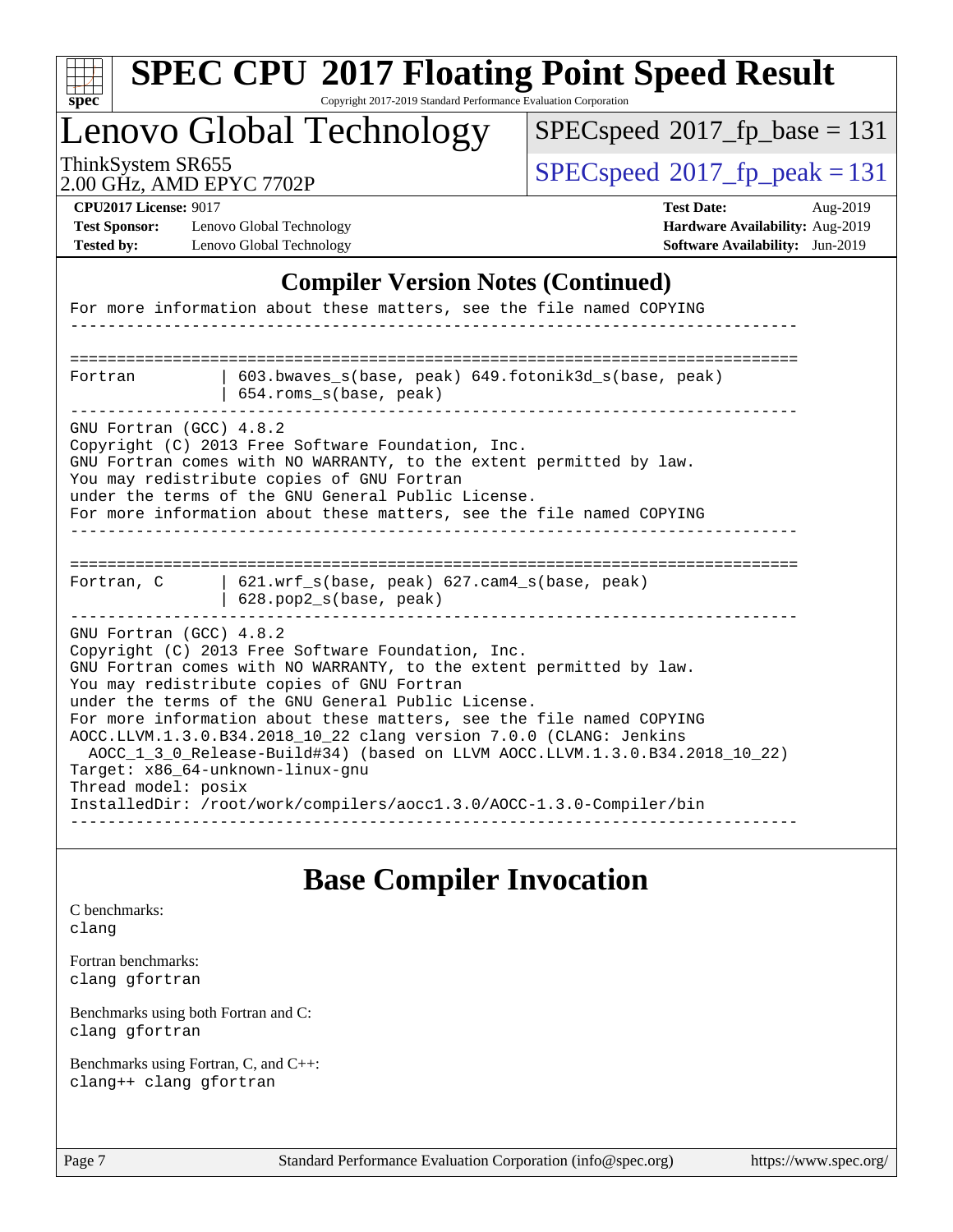

Copyright 2017-2019 Standard Performance Evaluation Corporation

Lenovo Global Technology

[SPECspeed](http://www.spec.org/auto/cpu2017/Docs/result-fields.html#SPECspeed2017fpbase)<sup>®</sup>2017 fp base = 131

2.00 GHz, AMD EPYC 7702P

ThinkSystem SR655<br>2.00 CU<sub>2</sub> AMD EDVC 7702D

**[Test Sponsor:](http://www.spec.org/auto/cpu2017/Docs/result-fields.html#TestSponsor)** Lenovo Global Technology **[Hardware Availability:](http://www.spec.org/auto/cpu2017/Docs/result-fields.html#HardwareAvailability)** Aug-2019 **[Tested by:](http://www.spec.org/auto/cpu2017/Docs/result-fields.html#Testedby)** Lenovo Global Technology **[Software Availability:](http://www.spec.org/auto/cpu2017/Docs/result-fields.html#SoftwareAvailability)** Jun-2019

**[CPU2017 License:](http://www.spec.org/auto/cpu2017/Docs/result-fields.html#CPU2017License)** 9017 **[Test Date:](http://www.spec.org/auto/cpu2017/Docs/result-fields.html#TestDate)** Aug-2019

### **[Base Portability Flags](http://www.spec.org/auto/cpu2017/Docs/result-fields.html#BasePortabilityFlags)**

 603.bwaves\_s: [-DSPEC\\_LP64](http://www.spec.org/cpu2017/results/res2019q3/cpu2017-20190819-16957.flags.html#suite_baseEXTRA_PORTABILITY603_bwaves_s_DSPEC_LP64) 607.cactuBSSN\_s: [-DSPEC\\_LP64](http://www.spec.org/cpu2017/results/res2019q3/cpu2017-20190819-16957.flags.html#suite_baseEXTRA_PORTABILITY607_cactuBSSN_s_DSPEC_LP64) 619.lbm\_s: [-DSPEC\\_LP64](http://www.spec.org/cpu2017/results/res2019q3/cpu2017-20190819-16957.flags.html#suite_baseEXTRA_PORTABILITY619_lbm_s_DSPEC_LP64) 621.wrf\_s: [-DSPEC\\_CASE\\_FLAG](http://www.spec.org/cpu2017/results/res2019q3/cpu2017-20190819-16957.flags.html#b621.wrf_s_baseCPORTABILITY_DSPEC_CASE_FLAG) [-fconvert=big-endian](http://www.spec.org/cpu2017/results/res2019q3/cpu2017-20190819-16957.flags.html#user_baseFPORTABILITY621_wrf_s_F-fconvert) [-DSPEC\\_LP64](http://www.spec.org/cpu2017/results/res2019q3/cpu2017-20190819-16957.flags.html#suite_baseEXTRA_PORTABILITY621_wrf_s_DSPEC_LP64) 627.cam4\_s: [-DSPEC\\_CASE\\_FLAG](http://www.spec.org/cpu2017/results/res2019q3/cpu2017-20190819-16957.flags.html#b627.cam4_s_basePORTABILITY_DSPEC_CASE_FLAG) [-DSPEC\\_LP64](http://www.spec.org/cpu2017/results/res2019q3/cpu2017-20190819-16957.flags.html#suite_baseEXTRA_PORTABILITY627_cam4_s_DSPEC_LP64) 628.pop2\_s: [-DSPEC\\_CASE\\_FLAG](http://www.spec.org/cpu2017/results/res2019q3/cpu2017-20190819-16957.flags.html#b628.pop2_s_baseCPORTABILITY_DSPEC_CASE_FLAG) [-fconvert=big-endian](http://www.spec.org/cpu2017/results/res2019q3/cpu2017-20190819-16957.flags.html#user_baseFPORTABILITY628_pop2_s_F-fconvert) [-DSPEC\\_LP64](http://www.spec.org/cpu2017/results/res2019q3/cpu2017-20190819-16957.flags.html#suite_baseEXTRA_PORTABILITY628_pop2_s_DSPEC_LP64) 638.imagick\_s: [-DSPEC\\_LP64](http://www.spec.org/cpu2017/results/res2019q3/cpu2017-20190819-16957.flags.html#suite_baseEXTRA_PORTABILITY638_imagick_s_DSPEC_LP64) 644.nab\_s: [-DSPEC\\_LP64](http://www.spec.org/cpu2017/results/res2019q3/cpu2017-20190819-16957.flags.html#suite_baseEXTRA_PORTABILITY644_nab_s_DSPEC_LP64) 649.fotonik3d\_s: [-DSPEC\\_LP64](http://www.spec.org/cpu2017/results/res2019q3/cpu2017-20190819-16957.flags.html#suite_baseEXTRA_PORTABILITY649_fotonik3d_s_DSPEC_LP64) 654.roms\_s: [-DSPEC\\_LP64](http://www.spec.org/cpu2017/results/res2019q3/cpu2017-20190819-16957.flags.html#suite_baseEXTRA_PORTABILITY654_roms_s_DSPEC_LP64)

### **[Base Optimization Flags](http://www.spec.org/auto/cpu2017/Docs/result-fields.html#BaseOptimizationFlags)**

#### [C benchmarks](http://www.spec.org/auto/cpu2017/Docs/result-fields.html#Cbenchmarks):

```
-flto -Wl,-plugin-opt=-merge-constant
-Wl,-plugin-opt=-lsr-in-nested-loop
-Wl,-plugin-opt=-enable-vectorize-compares=false -O3 -ffast-math
-march=znver1 -mno-avx2 -fstruct-layout=3 -mllvm -unroll-threshold=50
-fremap-arrays -mllvm -inline-threshold=1000
-flv-function-specialization -mllvm -enable-gvn-hoist
-mllvm -function-specialize -z muldefs -DSPEC_OPENMP -fopenmp
-fopenmp=libomp -lomp -lpthread -ldl -ljemalloc -lamdlibm
Fortran benchmarks: 
-flto -Wl,-plugin-opt=-merge-constant
-Wl,-plugin-opt=-lsr-in-nested-loop
-Wl,-plugin-opt=-enable-vectorize-compares=false -O3 -mavx -madx
-funroll-loops -ffast-math -z muldefs -fplugin=dragonegg.so
-fplugin-arg-dragonegg-llvm-option=-merge-constant
-fplugin-arg-dragonegg-llvm-option=-enable-vectorize-compares:false
-DSPEC_OPENMP -fopenmp -fopenmp=libomp -lomp -lpthread -ldl
-ljemalloc -lamdlibm -lgfortran
Benchmarks using both Fortran and C: 
-flto -Wl,-plugin-opt=-merge-constant
-Wl,-plugin-opt=-lsr-in-nested-loop
-Wl,-plugin-opt=-enable-vectorize-compares=false -O3 -ffast-math
-march=znver1 -mno-avx2 -fstruct-layout=3 -mllvm -unroll-threshold=50
-fremap-arrays -mllvm -inline-threshold=1000
-flv-function-specialization -mllvm -enable-gvn-hoist
-mllvm -function-specialize -mavx -madx -funroll-loops -z muldefs
-fplugin=dragonegg.so -fplugin-arg-dragonegg-llvm-option=-merge-constant
-fplugin-arg-dragonegg-llvm-option=-enable-vectorize-compares:false
-DSPEC_OPENMP -fopenmp -fopenmp=libomp -lomp -lpthread -ldl
```

| Page 8 | Standard Performance Evaluation Corporation (info@spec.org) | https://www.spec.org/ |
|--------|-------------------------------------------------------------|-----------------------|
|--------|-------------------------------------------------------------|-----------------------|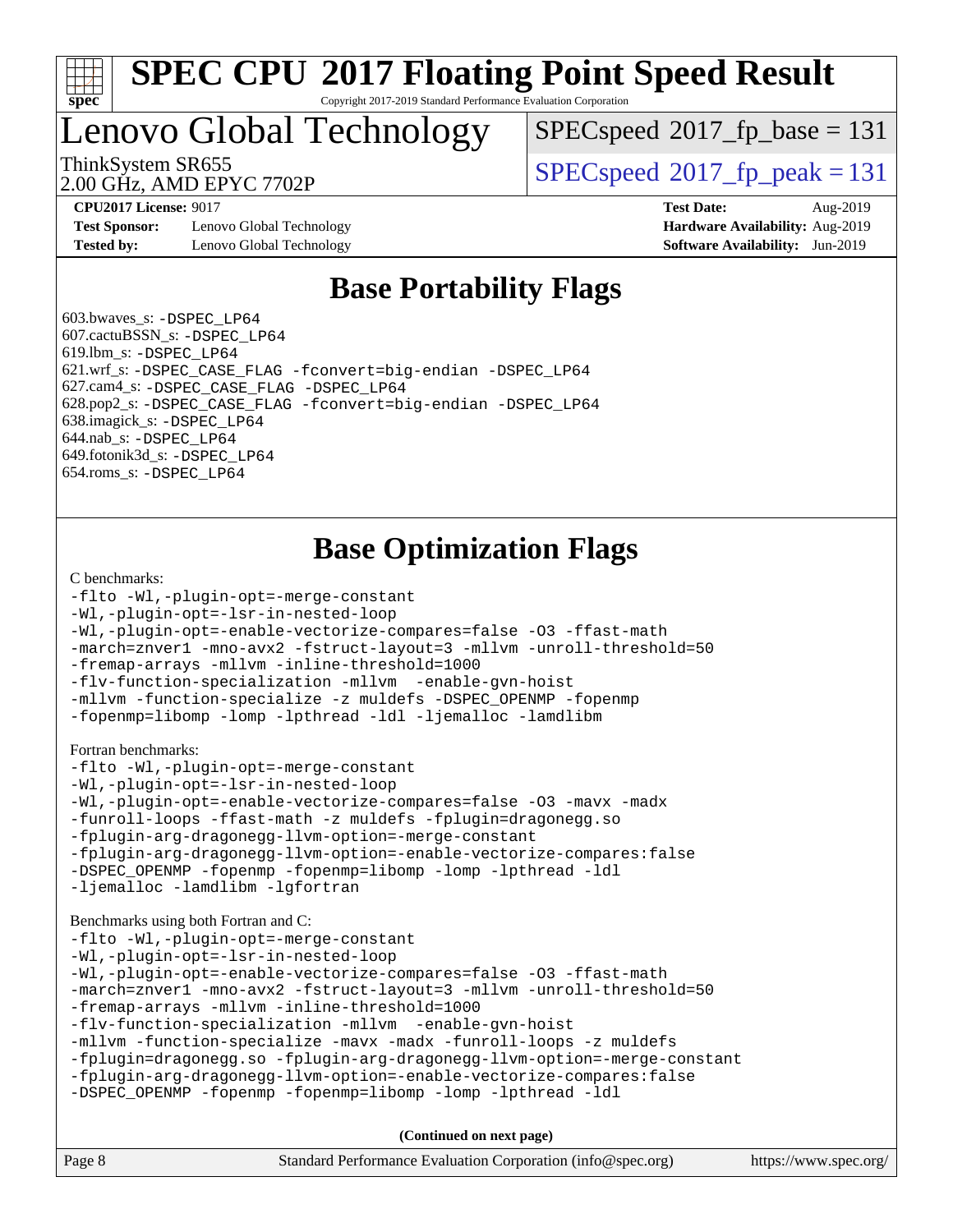

Copyright 2017-2019 Standard Performance Evaluation Corporation

Lenovo Global Technology

[SPECspeed](http://www.spec.org/auto/cpu2017/Docs/result-fields.html#SPECspeed2017fpbase)<sup>®</sup>2017 fp base = 131

2.00 GHz, AMD EPYC 7702P

ThinkSystem SR655<br>2.00 CU<sub>7</sub> AMD EDVC 7702D

**[Test Sponsor:](http://www.spec.org/auto/cpu2017/Docs/result-fields.html#TestSponsor)** Lenovo Global Technology **[Hardware Availability:](http://www.spec.org/auto/cpu2017/Docs/result-fields.html#HardwareAvailability)** Aug-2019 **[Tested by:](http://www.spec.org/auto/cpu2017/Docs/result-fields.html#Testedby)** Lenovo Global Technology **[Software Availability:](http://www.spec.org/auto/cpu2017/Docs/result-fields.html#SoftwareAvailability)** Jun-2019

**[CPU2017 License:](http://www.spec.org/auto/cpu2017/Docs/result-fields.html#CPU2017License)** 9017 **[Test Date:](http://www.spec.org/auto/cpu2017/Docs/result-fields.html#TestDate)** Aug-2019

### **[Base Optimization Flags \(Continued\)](http://www.spec.org/auto/cpu2017/Docs/result-fields.html#BaseOptimizationFlags)**

[Benchmarks using both Fortran and C](http://www.spec.org/auto/cpu2017/Docs/result-fields.html#BenchmarksusingbothFortranandC) (continued): [-ljemalloc](http://www.spec.org/cpu2017/results/res2019q3/cpu2017-20190819-16957.flags.html#user_CC_FCbase_jemalloc-lib) [-lamdlibm](http://www.spec.org/cpu2017/results/res2019q3/cpu2017-20190819-16957.flags.html#user_CC_FCbase_F-lamdlibm) [-lgfortran](http://www.spec.org/cpu2017/results/res2019q3/cpu2017-20190819-16957.flags.html#user_CC_FCbase_F-lgfortran)

[Benchmarks using Fortran, C, and C++:](http://www.spec.org/auto/cpu2017/Docs/result-fields.html#BenchmarksusingFortranCandCXX)

[-std=c++98](http://www.spec.org/cpu2017/results/res2019q3/cpu2017-20190819-16957.flags.html#user_CC_CXX_FCbase_std-cpp) [-flto](http://www.spec.org/cpu2017/results/res2019q3/cpu2017-20190819-16957.flags.html#user_CC_CXX_FCbase_aocc-flto) [-Wl,-plugin-opt=-merge-constant](http://www.spec.org/cpu2017/results/res2019q3/cpu2017-20190819-16957.flags.html#user_CC_CXX_FCbase_F-merge-constant_1d79771b5442061d9c8e05556c6b0c655e6c9e66f8c6936b0129d434b6acd2b1cf1b7cd2540d1570ff636111b08a6bc36e2e61fc34531f8ef7c1a34c57be1dbb) [-Wl,-plugin-opt=-lsr-in-nested-loop](http://www.spec.org/cpu2017/results/res2019q3/cpu2017-20190819-16957.flags.html#user_CC_CXX_FCbase_lsr-in-nested-loop_1cff93fd95162f5e77640b5271e8bed680fb62b4a8d96fb8ab217ff3244646f1fbb342e31af83c263403bbf5249c7dc7732d5c86c3eab4cc8d32dcb7a6f33ca0) [-Wl,-plugin-opt=-enable-vectorize-compares=false](http://www.spec.org/cpu2017/results/res2019q3/cpu2017-20190819-16957.flags.html#user_CC_CXX_FCbase_disable-vectorize-compares_b853f8418a42cc06a425f4a16db6b380d14e00519cd0324381fbe3b5fed198752fe9eb4cd4ff428f878821db69d9c031475f4f5f073a0fc0b0734450034716e8) [-O3](http://www.spec.org/cpu2017/results/res2019q3/cpu2017-20190819-16957.flags.html#user_CC_CXX_FCbase_F-O3) [-ffast-math](http://www.spec.org/cpu2017/results/res2019q3/cpu2017-20190819-16957.flags.html#user_CC_CXX_FCbase_aocc-ffast-math) [-march=znver1](http://www.spec.org/cpu2017/results/res2019q3/cpu2017-20190819-16957.flags.html#user_CC_CXX_FCbase_aocc-march) [-mno-avx2](http://www.spec.org/cpu2017/results/res2019q3/cpu2017-20190819-16957.flags.html#user_CC_CXX_FCbase_F-mno-avx2) [-fstruct-layout=3](http://www.spec.org/cpu2017/results/res2019q3/cpu2017-20190819-16957.flags.html#user_CC_CXX_FCbase_struct-layout) [-mllvm -unroll-threshold=50](http://www.spec.org/cpu2017/results/res2019q3/cpu2017-20190819-16957.flags.html#user_CC_CXX_FCbase_unroll-threshold_458874500b2c105d6d5cb4d7a611c40e2b16e9e3d26b355fea72d644c3673b4de4b3932662f0ed3dbec75c491a13da2d2ca81180bd779dc531083ef1e1e549dc) [-fremap-arrays](http://www.spec.org/cpu2017/results/res2019q3/cpu2017-20190819-16957.flags.html#user_CC_CXX_FCbase_F-fremap-arrays) [-mllvm -inline-threshold=1000](http://www.spec.org/cpu2017/results/res2019q3/cpu2017-20190819-16957.flags.html#user_CC_CXX_FCbase_dragonegg-llvm-inline-threshold_b7832241b0a6397e4ecdbaf0eb7defdc10f885c2a282fa3240fdc99844d543fda39cf8a4a9dccf68cf19b5438ac3b455264f478df15da0f4988afa40d8243bab) [-flv-function-specialization](http://www.spec.org/cpu2017/results/res2019q3/cpu2017-20190819-16957.flags.html#user_CC_CXX_FCbase_F-flv-function-specialization) [-mllvm -enable-gvn-hoist](http://www.spec.org/cpu2017/results/res2019q3/cpu2017-20190819-16957.flags.html#user_CC_CXX_FCbase_F-enable-gvn-hoist_98f0171d4f818d7f97896885cc39145d9c6ec6ecaa45bb289c3a12839072136e4af160d9bd95e903e60fee72c4a35db75799b8a57e2b8d1ccd3b6c61417e660c) [-mllvm -function-specialize](http://www.spec.org/cpu2017/results/res2019q3/cpu2017-20190819-16957.flags.html#user_CC_CXX_FCbase_function-specialize_233b3bdba86027f1b094368157e481c5bc59f40286dc25bfadc1858dcd5745c24fd30d5f188710db7fea399bcc9f44a80b3ce3aacc70a8870250c3ae5e1f35b8) [-mllvm -unroll-threshold=100](http://www.spec.org/cpu2017/results/res2019q3/cpu2017-20190819-16957.flags.html#user_CC_CXX_FCbase_unroll-threshold_2755d0c78138845d361fa1543e3a063fffa198df9b3edf0cfb856bbc88a81e1769b12ac7a550c5d35197be55360db1a3f95a8d1304df999456cabf5120c45168) [-finline-aggressive](http://www.spec.org/cpu2017/results/res2019q3/cpu2017-20190819-16957.flags.html#user_CC_CXX_FCbase_F-finline-aggressive) [-mllvm -enable-vectorize-compares=false](http://www.spec.org/cpu2017/results/res2019q3/cpu2017-20190819-16957.flags.html#user_CC_CXX_FCbase_disable-vectorize-compares_744e96dfaf0e6a0a8f558ad1f5117f7c029494e749ba2ce0369b998eced2f14f36c9acf9c44ff6efbd2349df21357d03f05694bcf5c1bda7e49ae93e191b7f84) [-mavx](http://www.spec.org/cpu2017/results/res2019q3/cpu2017-20190819-16957.flags.html#user_CC_CXX_FCbase_F-mavx) [-madx](http://www.spec.org/cpu2017/results/res2019q3/cpu2017-20190819-16957.flags.html#user_CC_CXX_FCbase_F-madx) [-funroll-loops](http://www.spec.org/cpu2017/results/res2019q3/cpu2017-20190819-16957.flags.html#user_CC_CXX_FCbase_aocc-unroll-loops) [-z muldefs](http://www.spec.org/cpu2017/results/res2019q3/cpu2017-20190819-16957.flags.html#user_CC_CXX_FCbase_aocc-muldefs) [-fplugin=dragonegg.so](http://www.spec.org/cpu2017/results/res2019q3/cpu2017-20190819-16957.flags.html#user_CC_CXX_FCbase_plugin-DragonEgg) [-fplugin-arg-dragonegg-llvm-option=-merge-constant](http://www.spec.org/cpu2017/results/res2019q3/cpu2017-20190819-16957.flags.html#user_CC_CXX_FCbase_F-merge-constant_37fd66d07a4fbae8f1b816e843c3ed1ebaa48f794b65ea8be746a1880566a3d23eba4a3c37b5c024650311adcf9247c62af28144803b3729b14be14423fa5142) [-fplugin-arg-dragonegg-llvm-option=-enable-vectorize-compares:false](http://www.spec.org/cpu2017/results/res2019q3/cpu2017-20190819-16957.flags.html#user_CC_CXX_FCbase_disable-vectorize-compares_d4094b735d9772f5001bab891b2a0f9b1e0f937da6fdfe4e9819ace3776bcc13a4b4fcd9a28f53dc5d73dd9ab9700532467376ddc09187e57c9ec8837a5c2d32) [-DSPEC\\_OPENMP](http://www.spec.org/cpu2017/results/res2019q3/cpu2017-20190819-16957.flags.html#suite_CC_CXX_FCbase_DSPEC_OPENMP) [-fopenmp](http://www.spec.org/cpu2017/results/res2019q3/cpu2017-20190819-16957.flags.html#user_CC_CXX_FCbase_F-fopenmp) [-fopenmp=libomp](http://www.spec.org/cpu2017/results/res2019q3/cpu2017-20190819-16957.flags.html#user_CC_CXX_FCbase_F-fopenmp_3eb6ab80166bcc84161ff8c20c8d5bc344f88119f45620444596454f7d72e99b7a0ceefc2d1b4d190bd07306bbfdfc20f11f5a2dc69c9b03c72239f8406741c3) [-lomp](http://www.spec.org/cpu2017/results/res2019q3/cpu2017-20190819-16957.flags.html#user_CC_CXX_FCbase_F-lomp) [-lpthread](http://www.spec.org/cpu2017/results/res2019q3/cpu2017-20190819-16957.flags.html#user_CC_CXX_FCbase_F-lpthread) [-ldl](http://www.spec.org/cpu2017/results/res2019q3/cpu2017-20190819-16957.flags.html#user_CC_CXX_FCbase_F-ldl) [-ljemalloc](http://www.spec.org/cpu2017/results/res2019q3/cpu2017-20190819-16957.flags.html#user_CC_CXX_FCbase_jemalloc-lib) [-lamdlibm](http://www.spec.org/cpu2017/results/res2019q3/cpu2017-20190819-16957.flags.html#user_CC_CXX_FCbase_F-lamdlibm)

#### **[Base Other Flags](http://www.spec.org/auto/cpu2017/Docs/result-fields.html#BaseOtherFlags)**

[C benchmarks](http://www.spec.org/auto/cpu2017/Docs/result-fields.html#Cbenchmarks): [-Wno-return-type](http://www.spec.org/cpu2017/results/res2019q3/cpu2017-20190819-16957.flags.html#user_CCbase_F-Wno-return-type) [-DUSE\\_OPENMP](http://www.spec.org/cpu2017/results/res2019q3/cpu2017-20190819-16957.flags.html#user_CCbase_F-DUSE_OPENMP)

[Fortran benchmarks](http://www.spec.org/auto/cpu2017/Docs/result-fields.html#Fortranbenchmarks): [-DUSE\\_OPENMP](http://www.spec.org/cpu2017/results/res2019q3/cpu2017-20190819-16957.flags.html#user_FCbase_F-DUSE_OPENMP) [-Wno-return-type](http://www.spec.org/cpu2017/results/res2019q3/cpu2017-20190819-16957.flags.html#user_FCbase_F-Wno-return-type)

[Benchmarks using both Fortran and C](http://www.spec.org/auto/cpu2017/Docs/result-fields.html#BenchmarksusingbothFortranandC): [-DUSE\\_OPENMP](http://www.spec.org/cpu2017/results/res2019q3/cpu2017-20190819-16957.flags.html#user_CC_FCbase_F-DUSE_OPENMP) [-Wno-return-type](http://www.spec.org/cpu2017/results/res2019q3/cpu2017-20190819-16957.flags.html#user_CC_FCbase_F-Wno-return-type)

[Benchmarks using Fortran, C, and C++:](http://www.spec.org/auto/cpu2017/Docs/result-fields.html#BenchmarksusingFortranCandCXX) [-Wno-return-type](http://www.spec.org/cpu2017/results/res2019q3/cpu2017-20190819-16957.flags.html#user_CC_CXX_FCbase_F-Wno-return-type) [-DUSE\\_OPENMP](http://www.spec.org/cpu2017/results/res2019q3/cpu2017-20190819-16957.flags.html#user_CC_CXX_FCbase_F-DUSE_OPENMP)

## **[Peak Compiler Invocation](http://www.spec.org/auto/cpu2017/Docs/result-fields.html#PeakCompilerInvocation)**

[C benchmarks](http://www.spec.org/auto/cpu2017/Docs/result-fields.html#Cbenchmarks): [clang](http://www.spec.org/cpu2017/results/res2019q3/cpu2017-20190819-16957.flags.html#user_CCpeak_clang-c)

[Fortran benchmarks](http://www.spec.org/auto/cpu2017/Docs/result-fields.html#Fortranbenchmarks): [clang](http://www.spec.org/cpu2017/results/res2019q3/cpu2017-20190819-16957.flags.html#user_FCpeak_clang-c) [gfortran](http://www.spec.org/cpu2017/results/res2019q3/cpu2017-20190819-16957.flags.html#user_FCpeak_aocc-gfortran_128c91a56d61ddb07404721e65b8f9498c31a443dacbd3b7f212891090eca86e2d099b520f75b99e9e8ac4fdec01f4d15f0b65e47123ec4c42b0759045731a1f)

[Benchmarks using both Fortran and C](http://www.spec.org/auto/cpu2017/Docs/result-fields.html#BenchmarksusingbothFortranandC): [clang](http://www.spec.org/cpu2017/results/res2019q3/cpu2017-20190819-16957.flags.html#user_CC_FCpeak_clang-c) [gfortran](http://www.spec.org/cpu2017/results/res2019q3/cpu2017-20190819-16957.flags.html#user_CC_FCpeak_aocc-gfortran_128c91a56d61ddb07404721e65b8f9498c31a443dacbd3b7f212891090eca86e2d099b520f75b99e9e8ac4fdec01f4d15f0b65e47123ec4c42b0759045731a1f)

**(Continued on next page)**

Page 9 Standard Performance Evaluation Corporation [\(info@spec.org\)](mailto:info@spec.org) <https://www.spec.org/>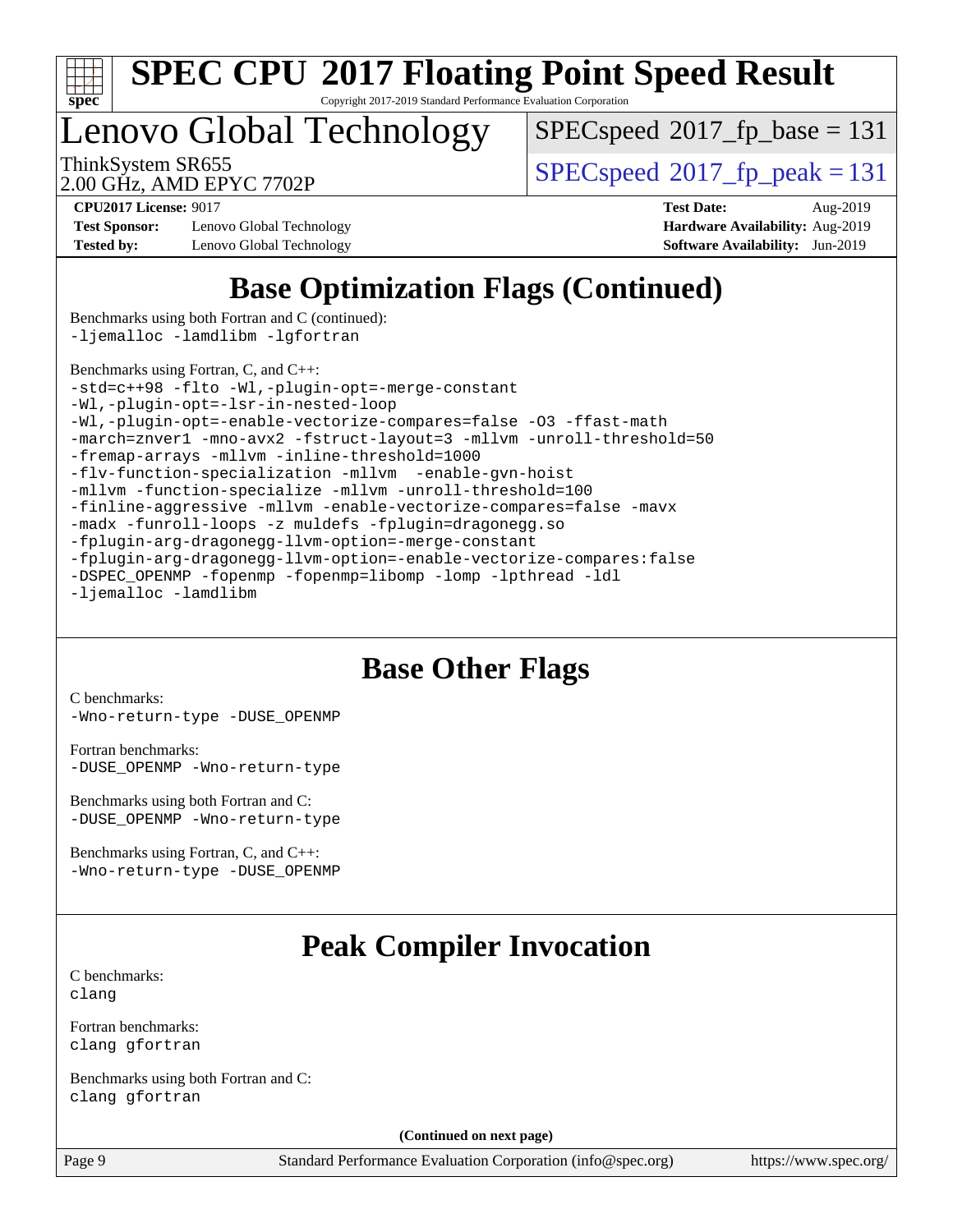

#### **[SPEC CPU](http://www.spec.org/auto/cpu2017/Docs/result-fields.html#SPECCPU2017FloatingPointSpeedResult)[2017 Floating Point Speed Result](http://www.spec.org/auto/cpu2017/Docs/result-fields.html#SPECCPU2017FloatingPointSpeedResult)** Copyright 2017-2019 Standard Performance Evaluation Corporation

## Lenovo Global Technology

[SPECspeed](http://www.spec.org/auto/cpu2017/Docs/result-fields.html#SPECspeed2017fpbase)<sup>®</sup>2017 fp base = 131

2.00 GHz, AMD EPYC 7702P

ThinkSystem SR655<br>2.00 CU<sub>7</sub> AMD EDVC 7702D

**[Test Sponsor:](http://www.spec.org/auto/cpu2017/Docs/result-fields.html#TestSponsor)** Lenovo Global Technology **[Hardware Availability:](http://www.spec.org/auto/cpu2017/Docs/result-fields.html#HardwareAvailability)** Aug-2019 **[Tested by:](http://www.spec.org/auto/cpu2017/Docs/result-fields.html#Testedby)** Lenovo Global Technology **[Software Availability:](http://www.spec.org/auto/cpu2017/Docs/result-fields.html#SoftwareAvailability)** Jun-2019

**[CPU2017 License:](http://www.spec.org/auto/cpu2017/Docs/result-fields.html#CPU2017License)** 9017 **[Test Date:](http://www.spec.org/auto/cpu2017/Docs/result-fields.html#TestDate)** Aug-2019

## **[Peak Compiler Invocation \(Continued\)](http://www.spec.org/auto/cpu2017/Docs/result-fields.html#PeakCompilerInvocation)**

[Benchmarks using Fortran, C, and C++:](http://www.spec.org/auto/cpu2017/Docs/result-fields.html#BenchmarksusingFortranCandCXX) [clang++](http://www.spec.org/cpu2017/results/res2019q3/cpu2017-20190819-16957.flags.html#user_CC_CXX_FCpeak_clang-cpp) [clang](http://www.spec.org/cpu2017/results/res2019q3/cpu2017-20190819-16957.flags.html#user_CC_CXX_FCpeak_clang-c) [gfortran](http://www.spec.org/cpu2017/results/res2019q3/cpu2017-20190819-16957.flags.html#user_CC_CXX_FCpeak_aocc-gfortran_128c91a56d61ddb07404721e65b8f9498c31a443dacbd3b7f212891090eca86e2d099b520f75b99e9e8ac4fdec01f4d15f0b65e47123ec4c42b0759045731a1f)

**[Peak Portability Flags](http://www.spec.org/auto/cpu2017/Docs/result-fields.html#PeakPortabilityFlags)**

Same as Base Portability Flags

### **[Peak Optimization Flags](http://www.spec.org/auto/cpu2017/Docs/result-fields.html#PeakOptimizationFlags)**

[C benchmarks](http://www.spec.org/auto/cpu2017/Docs/result-fields.html#Cbenchmarks):

619.lbm\_s: basepeak = yes

638.imagick\_s: basepeak = yes

 $644$ .nab\_s: basepeak = yes

[Fortran benchmarks](http://www.spec.org/auto/cpu2017/Docs/result-fields.html#Fortranbenchmarks):

 $603.bwaves$  s: basepeak = yes

 $649.$ fotonik $3d$ <sub>s</sub>: basepeak = yes

654.roms\_s: basepeak = yes

[Benchmarks using both Fortran and C](http://www.spec.org/auto/cpu2017/Docs/result-fields.html#BenchmarksusingbothFortranandC):

 $621.wrf$  s: basepeak = yes

 $627.cam4_s$ : basepeak = yes

 628.pop2\_s: [-flto](http://www.spec.org/cpu2017/results/res2019q3/cpu2017-20190819-16957.flags.html#user_peakCOPTIMIZEEXTRA_LDFLAGS628_pop2_s_aocc-flto) [-Wl,-plugin-opt=-merge-constant](http://www.spec.org/cpu2017/results/res2019q3/cpu2017-20190819-16957.flags.html#user_peakEXTRA_LDFLAGS628_pop2_s_F-merge-constant_1d79771b5442061d9c8e05556c6b0c655e6c9e66f8c6936b0129d434b6acd2b1cf1b7cd2540d1570ff636111b08a6bc36e2e61fc34531f8ef7c1a34c57be1dbb) [-Wl,-plugin-opt=-lsr-in-nested-loop](http://www.spec.org/cpu2017/results/res2019q3/cpu2017-20190819-16957.flags.html#user_peakEXTRA_LDFLAGS628_pop2_s_lsr-in-nested-loop_1cff93fd95162f5e77640b5271e8bed680fb62b4a8d96fb8ab217ff3244646f1fbb342e31af83c263403bbf5249c7dc7732d5c86c3eab4cc8d32dcb7a6f33ca0) [-Ofast](http://www.spec.org/cpu2017/results/res2019q3/cpu2017-20190819-16957.flags.html#user_peakCOPTIMIZE628_pop2_s_aocc-Ofast) [-march=znver1](http://www.spec.org/cpu2017/results/res2019q3/cpu2017-20190819-16957.flags.html#user_peakCOPTIMIZE628_pop2_s_aocc-march) [-fstruct-layout=3](http://www.spec.org/cpu2017/results/res2019q3/cpu2017-20190819-16957.flags.html#user_peakCOPTIMIZE628_pop2_s_struct-layout) [-mllvm -vectorize-memory-aggressively](http://www.spec.org/cpu2017/results/res2019q3/cpu2017-20190819-16957.flags.html#user_peakCOPTIMIZE628_pop2_s_vectorize-memory-aggressively_24b72a4417f50ade9e698c5b3bed87ab456cc6fc8ec6439480cb84f36ad6a3975af6e87206dea402e3871a1464ff3d60bc798e0250f330177ba629a260df1857) [-mno-avx2](http://www.spec.org/cpu2017/results/res2019q3/cpu2017-20190819-16957.flags.html#user_peakCOPTIMIZE628_pop2_s_F-mno-avx2) [-mllvm -unroll-threshold=100](http://www.spec.org/cpu2017/results/res2019q3/cpu2017-20190819-16957.flags.html#user_peakCOPTIMIZE628_pop2_s_unroll-threshold_2755d0c78138845d361fa1543e3a063fffa198df9b3edf0cfb856bbc88a81e1769b12ac7a550c5d35197be55360db1a3f95a8d1304df999456cabf5120c45168) [-fremap-arrays](http://www.spec.org/cpu2017/results/res2019q3/cpu2017-20190819-16957.flags.html#user_peakCOPTIMIZE628_pop2_s_F-fremap-arrays) [-mllvm -inline-threshold=1000](http://www.spec.org/cpu2017/results/res2019q3/cpu2017-20190819-16957.flags.html#user_peakCOPTIMIZE628_pop2_s_dragonegg-llvm-inline-threshold_b7832241b0a6397e4ecdbaf0eb7defdc10f885c2a282fa3240fdc99844d543fda39cf8a4a9dccf68cf19b5438ac3b455264f478df15da0f4988afa40d8243bab) [-O3](http://www.spec.org/cpu2017/results/res2019q3/cpu2017-20190819-16957.flags.html#user_peakFOPTIMIZE628_pop2_s_F-O3) [-mavx2](http://www.spec.org/cpu2017/results/res2019q3/cpu2017-20190819-16957.flags.html#user_peakFOPTIMIZE628_pop2_s_F-mavx2) [-madx](http://www.spec.org/cpu2017/results/res2019q3/cpu2017-20190819-16957.flags.html#user_peakFOPTIMIZE628_pop2_s_F-madx) [-funroll-loops](http://www.spec.org/cpu2017/results/res2019q3/cpu2017-20190819-16957.flags.html#user_peakFOPTIMIZE628_pop2_s_aocc-unroll-loops) [-ffast-math](http://www.spec.org/cpu2017/results/res2019q3/cpu2017-20190819-16957.flags.html#user_peakFOPTIMIZE628_pop2_s_aocc-ffast-math) [-fplugin=dragonegg.so](http://www.spec.org/cpu2017/results/res2019q3/cpu2017-20190819-16957.flags.html#user_peakEXTRA_FFLAGS628_pop2_s_plugin-DragonEgg) [-fplugin-arg-dragonegg-llvm-option=-merge-constant](http://www.spec.org/cpu2017/results/res2019q3/cpu2017-20190819-16957.flags.html#user_peakEXTRA_FFLAGS628_pop2_s_F-merge-constant_37fd66d07a4fbae8f1b816e843c3ed1ebaa48f794b65ea8be746a1880566a3d23eba4a3c37b5c024650311adcf9247c62af28144803b3729b14be14423fa5142) [-fplugin-arg-dragonegg-llvm-option=-inline-threshold:1000](http://www.spec.org/cpu2017/results/res2019q3/cpu2017-20190819-16957.flags.html#user_peakEXTRA_FFLAGS628_pop2_s_dragonegg-llvm-inline-threshold_eec74946bf81becf626625ea3f1757217b7f1e09b0c056df6f4a6dc542562255a9e8a6d36c454b3b2ed3e147f40cf87a14a68e01ad47a8b90b49f15f387f919f) [-DSPEC\\_OPENMP](http://www.spec.org/cpu2017/results/res2019q3/cpu2017-20190819-16957.flags.html#suite_peakEXTRA_OPTIMIZE628_pop2_s_DSPEC_OPENMP) [-fopenmp](http://www.spec.org/cpu2017/results/res2019q3/cpu2017-20190819-16957.flags.html#user_peakEXTRA_OPTIMIZE628_pop2_s_F-fopenmp) [-fopenmp=libomp](http://www.spec.org/cpu2017/results/res2019q3/cpu2017-20190819-16957.flags.html#user_peakEXTRA_LIBS628_pop2_s_F-fopenmp_3eb6ab80166bcc84161ff8c20c8d5bc344f88119f45620444596454f7d72e99b7a0ceefc2d1b4d190bd07306bbfdfc20f11f5a2dc69c9b03c72239f8406741c3) [-lomp](http://www.spec.org/cpu2017/results/res2019q3/cpu2017-20190819-16957.flags.html#user_peakEXTRA_LIBS628_pop2_s_F-lomp) [-lpthread](http://www.spec.org/cpu2017/results/res2019q3/cpu2017-20190819-16957.flags.html#user_peakEXTRA_LIBS628_pop2_s_F-lpthread)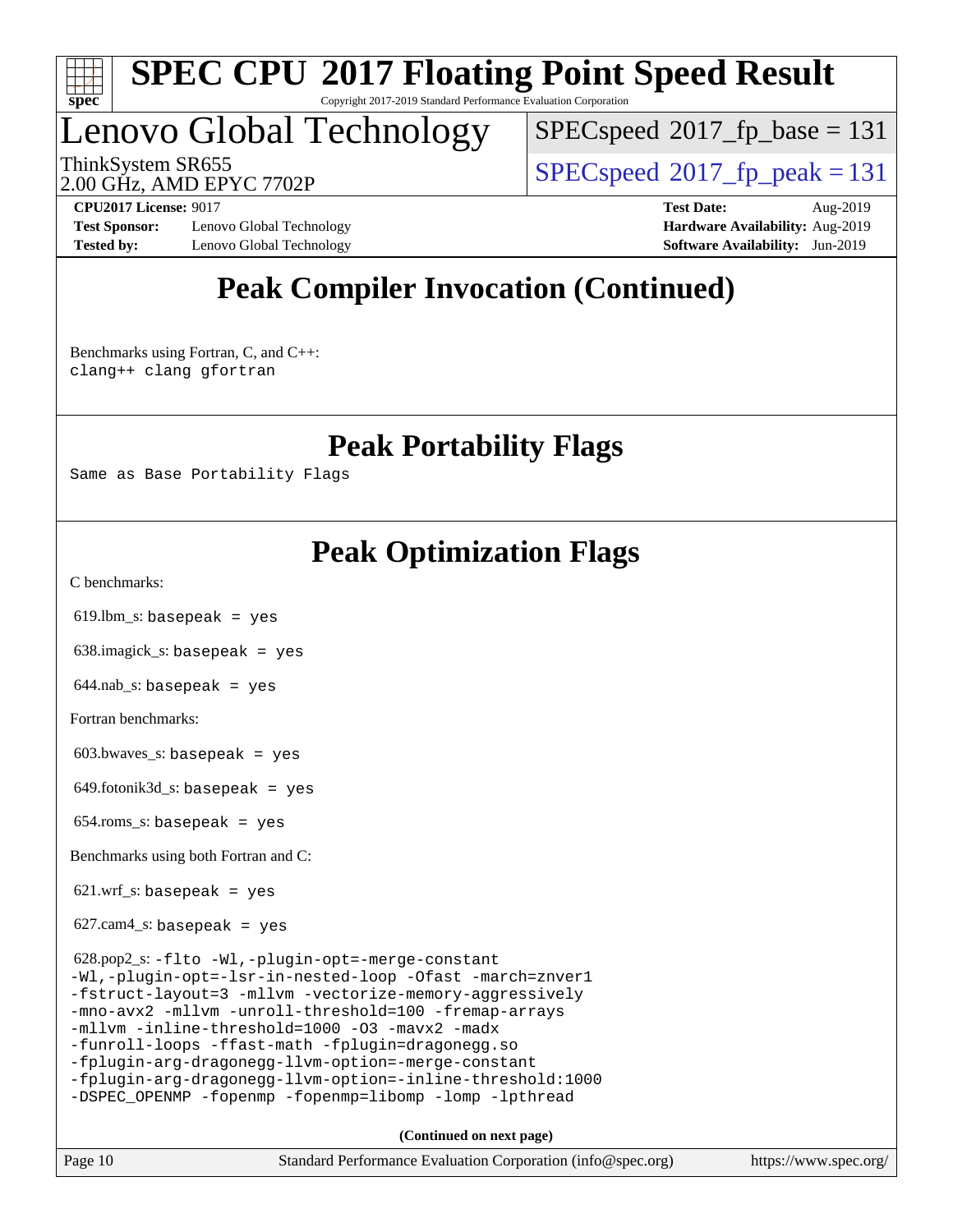

Copyright 2017-2019 Standard Performance Evaluation Corporation

Lenovo Global Technology

[SPECspeed](http://www.spec.org/auto/cpu2017/Docs/result-fields.html#SPECspeed2017fpbase)<sup>®</sup>2017 fp base = 131

2.00 GHz, AMD EPYC 7702P

ThinkSystem SR655<br>2.00 CU<sub>2</sub> AMD EDVC 7702D

**[Test Sponsor:](http://www.spec.org/auto/cpu2017/Docs/result-fields.html#TestSponsor)** Lenovo Global Technology **[Hardware Availability:](http://www.spec.org/auto/cpu2017/Docs/result-fields.html#HardwareAvailability)** Aug-2019 **[Tested by:](http://www.spec.org/auto/cpu2017/Docs/result-fields.html#Testedby)** Lenovo Global Technology **[Software Availability:](http://www.spec.org/auto/cpu2017/Docs/result-fields.html#SoftwareAvailability)** Jun-2019

**[CPU2017 License:](http://www.spec.org/auto/cpu2017/Docs/result-fields.html#CPU2017License)** 9017 **[Test Date:](http://www.spec.org/auto/cpu2017/Docs/result-fields.html#TestDate)** Aug-2019

## **[Peak Optimization Flags \(Continued\)](http://www.spec.org/auto/cpu2017/Docs/result-fields.html#PeakOptimizationFlags)**

628.pop2\_s (continued):

[-ldl](http://www.spec.org/cpu2017/results/res2019q3/cpu2017-20190819-16957.flags.html#user_peakEXTRA_LIBS628_pop2_s_F-ldl) [-ljemalloc](http://www.spec.org/cpu2017/results/res2019q3/cpu2017-20190819-16957.flags.html#user_peakEXTRA_LIBS628_pop2_s_jemalloc-lib) [-lamdlibm](http://www.spec.org/cpu2017/results/res2019q3/cpu2017-20190819-16957.flags.html#user_peakEXTRA_FLIBSEXTRA_LIBS628_pop2_s_F-lamdlibm) [-lgfortran](http://www.spec.org/cpu2017/results/res2019q3/cpu2017-20190819-16957.flags.html#user_peakEXTRA_FLIBS628_pop2_s_F-lgfortran)

[Benchmarks using Fortran, C, and C++:](http://www.spec.org/auto/cpu2017/Docs/result-fields.html#BenchmarksusingFortranCandCXX)

[-std=c++98](http://www.spec.org/cpu2017/results/res2019q3/cpu2017-20190819-16957.flags.html#user_CC_CXX_FCpeak_std-cpp) [-flto](http://www.spec.org/cpu2017/results/res2019q3/cpu2017-20190819-16957.flags.html#user_CC_CXX_FCpeak_aocc-flto) [-Wl,-plugin-opt=-merge-constant](http://www.spec.org/cpu2017/results/res2019q3/cpu2017-20190819-16957.flags.html#user_CC_CXX_FCpeak_F-merge-constant_1d79771b5442061d9c8e05556c6b0c655e6c9e66f8c6936b0129d434b6acd2b1cf1b7cd2540d1570ff636111b08a6bc36e2e61fc34531f8ef7c1a34c57be1dbb)

[-Wl,-plugin-opt=-lsr-in-nested-loop](http://www.spec.org/cpu2017/results/res2019q3/cpu2017-20190819-16957.flags.html#user_CC_CXX_FCpeak_lsr-in-nested-loop_1cff93fd95162f5e77640b5271e8bed680fb62b4a8d96fb8ab217ff3244646f1fbb342e31af83c263403bbf5249c7dc7732d5c86c3eab4cc8d32dcb7a6f33ca0) [-Ofast](http://www.spec.org/cpu2017/results/res2019q3/cpu2017-20190819-16957.flags.html#user_CC_CXX_FCpeak_aocc-Ofast) [-march=znver1](http://www.spec.org/cpu2017/results/res2019q3/cpu2017-20190819-16957.flags.html#user_CC_CXX_FCpeak_aocc-march)

[-fstruct-layout=3](http://www.spec.org/cpu2017/results/res2019q3/cpu2017-20190819-16957.flags.html#user_CC_CXX_FCpeak_struct-layout) [-mllvm -vectorize-memory-aggressively](http://www.spec.org/cpu2017/results/res2019q3/cpu2017-20190819-16957.flags.html#user_CC_CXX_FCpeak_vectorize-memory-aggressively_24b72a4417f50ade9e698c5b3bed87ab456cc6fc8ec6439480cb84f36ad6a3975af6e87206dea402e3871a1464ff3d60bc798e0250f330177ba629a260df1857) [-mno-avx2](http://www.spec.org/cpu2017/results/res2019q3/cpu2017-20190819-16957.flags.html#user_CC_CXX_FCpeak_F-mno-avx2)

[-mllvm -unroll-threshold=100](http://www.spec.org/cpu2017/results/res2019q3/cpu2017-20190819-16957.flags.html#user_CC_CXX_FCpeak_unroll-threshold_2755d0c78138845d361fa1543e3a063fffa198df9b3edf0cfb856bbc88a81e1769b12ac7a550c5d35197be55360db1a3f95a8d1304df999456cabf5120c45168) [-fremap-arrays](http://www.spec.org/cpu2017/results/res2019q3/cpu2017-20190819-16957.flags.html#user_CC_CXX_FCpeak_F-fremap-arrays)

[-mllvm -inline-threshold=1000](http://www.spec.org/cpu2017/results/res2019q3/cpu2017-20190819-16957.flags.html#user_CC_CXX_FCpeak_dragonegg-llvm-inline-threshold_b7832241b0a6397e4ecdbaf0eb7defdc10f885c2a282fa3240fdc99844d543fda39cf8a4a9dccf68cf19b5438ac3b455264f478df15da0f4988afa40d8243bab) [-finline-aggressive](http://www.spec.org/cpu2017/results/res2019q3/cpu2017-20190819-16957.flags.html#user_CC_CXX_FCpeak_F-finline-aggressive) [-O3](http://www.spec.org/cpu2017/results/res2019q3/cpu2017-20190819-16957.flags.html#user_CC_CXX_FCpeak_F-O3) [-mavx2](http://www.spec.org/cpu2017/results/res2019q3/cpu2017-20190819-16957.flags.html#user_CC_CXX_FCpeak_F-mavx2) [-madx](http://www.spec.org/cpu2017/results/res2019q3/cpu2017-20190819-16957.flags.html#user_CC_CXX_FCpeak_F-madx)

[-funroll-loops](http://www.spec.org/cpu2017/results/res2019q3/cpu2017-20190819-16957.flags.html#user_CC_CXX_FCpeak_aocc-unroll-loops) [-ffast-math](http://www.spec.org/cpu2017/results/res2019q3/cpu2017-20190819-16957.flags.html#user_CC_CXX_FCpeak_aocc-ffast-math) [-fplugin=dragonegg.so](http://www.spec.org/cpu2017/results/res2019q3/cpu2017-20190819-16957.flags.html#user_CC_CXX_FCpeak_plugin-DragonEgg)

[-fplugin-arg-dragonegg-llvm-option=-merge-constant](http://www.spec.org/cpu2017/results/res2019q3/cpu2017-20190819-16957.flags.html#user_CC_CXX_FCpeak_F-merge-constant_37fd66d07a4fbae8f1b816e843c3ed1ebaa48f794b65ea8be746a1880566a3d23eba4a3c37b5c024650311adcf9247c62af28144803b3729b14be14423fa5142)

[-fplugin-arg-dragonegg-llvm-option=-inline-threshold:1000](http://www.spec.org/cpu2017/results/res2019q3/cpu2017-20190819-16957.flags.html#user_CC_CXX_FCpeak_dragonegg-llvm-inline-threshold_eec74946bf81becf626625ea3f1757217b7f1e09b0c056df6f4a6dc542562255a9e8a6d36c454b3b2ed3e147f40cf87a14a68e01ad47a8b90b49f15f387f919f) [-DSPEC\\_OPENMP](http://www.spec.org/cpu2017/results/res2019q3/cpu2017-20190819-16957.flags.html#suite_CC_CXX_FCpeak_DSPEC_OPENMP)

[-fopenmp](http://www.spec.org/cpu2017/results/res2019q3/cpu2017-20190819-16957.flags.html#user_CC_CXX_FCpeak_F-fopenmp) [-fopenmp=libomp](http://www.spec.org/cpu2017/results/res2019q3/cpu2017-20190819-16957.flags.html#user_CC_CXX_FCpeak_F-fopenmp_3eb6ab80166bcc84161ff8c20c8d5bc344f88119f45620444596454f7d72e99b7a0ceefc2d1b4d190bd07306bbfdfc20f11f5a2dc69c9b03c72239f8406741c3) [-lomp](http://www.spec.org/cpu2017/results/res2019q3/cpu2017-20190819-16957.flags.html#user_CC_CXX_FCpeak_F-lomp) [-lpthread](http://www.spec.org/cpu2017/results/res2019q3/cpu2017-20190819-16957.flags.html#user_CC_CXX_FCpeak_F-lpthread) [-ldl](http://www.spec.org/cpu2017/results/res2019q3/cpu2017-20190819-16957.flags.html#user_CC_CXX_FCpeak_F-ldl) [-ljemalloc](http://www.spec.org/cpu2017/results/res2019q3/cpu2017-20190819-16957.flags.html#user_CC_CXX_FCpeak_jemalloc-lib) [-lamdlibm](http://www.spec.org/cpu2017/results/res2019q3/cpu2017-20190819-16957.flags.html#user_CC_CXX_FCpeak_F-lamdlibm)

### **[Peak Other Flags](http://www.spec.org/auto/cpu2017/Docs/result-fields.html#PeakOtherFlags)**

[C benchmarks](http://www.spec.org/auto/cpu2017/Docs/result-fields.html#Cbenchmarks):

[-Wno-return-type](http://www.spec.org/cpu2017/results/res2019q3/cpu2017-20190819-16957.flags.html#user_CCpeak_F-Wno-return-type) [-DUSE\\_OPENMP](http://www.spec.org/cpu2017/results/res2019q3/cpu2017-20190819-16957.flags.html#user_CCpeak_F-DUSE_OPENMP)

[Fortran benchmarks](http://www.spec.org/auto/cpu2017/Docs/result-fields.html#Fortranbenchmarks): [-DUSE\\_OPENMP](http://www.spec.org/cpu2017/results/res2019q3/cpu2017-20190819-16957.flags.html#user_FCpeak_F-DUSE_OPENMP) [-Wno-return-type](http://www.spec.org/cpu2017/results/res2019q3/cpu2017-20190819-16957.flags.html#user_FCpeak_F-Wno-return-type)

[Benchmarks using both Fortran and C](http://www.spec.org/auto/cpu2017/Docs/result-fields.html#BenchmarksusingbothFortranandC): [-DUSE\\_OPENMP](http://www.spec.org/cpu2017/results/res2019q3/cpu2017-20190819-16957.flags.html#user_CC_FCpeak_F-DUSE_OPENMP) [-Wno-return-type](http://www.spec.org/cpu2017/results/res2019q3/cpu2017-20190819-16957.flags.html#user_CC_FCpeak_F-Wno-return-type)

[Benchmarks using Fortran, C, and C++:](http://www.spec.org/auto/cpu2017/Docs/result-fields.html#BenchmarksusingFortranCandCXX) [-Wno-return-type](http://www.spec.org/cpu2017/results/res2019q3/cpu2017-20190819-16957.flags.html#user_CC_CXX_FCpeak_F-Wno-return-type) [-DUSE\\_OPENMP](http://www.spec.org/cpu2017/results/res2019q3/cpu2017-20190819-16957.flags.html#user_CC_CXX_FCpeak_F-DUSE_OPENMP)

[The flags files that were used to format this result can be browsed at](tmsearch)

<http://www.spec.org/cpu2017/flags/aocc130-flags-revA21.html> <http://www.spec.org/cpu2017/flags/gcc.2019-08-07.html> <http://www.spec.org/cpu2017/flags/Lenovo-Platform-SPECcpu2017-Flags-V1.2-Rome-A.html>

[You can also download the XML flags sources by saving the following links:](tmsearch)

<http://www.spec.org/cpu2017/flags/aocc130-flags-revA21.xml>

<http://www.spec.org/cpu2017/flags/gcc.2019-08-07.xml>

<http://www.spec.org/cpu2017/flags/Lenovo-Platform-SPECcpu2017-Flags-V1.2-Rome-A.xml>